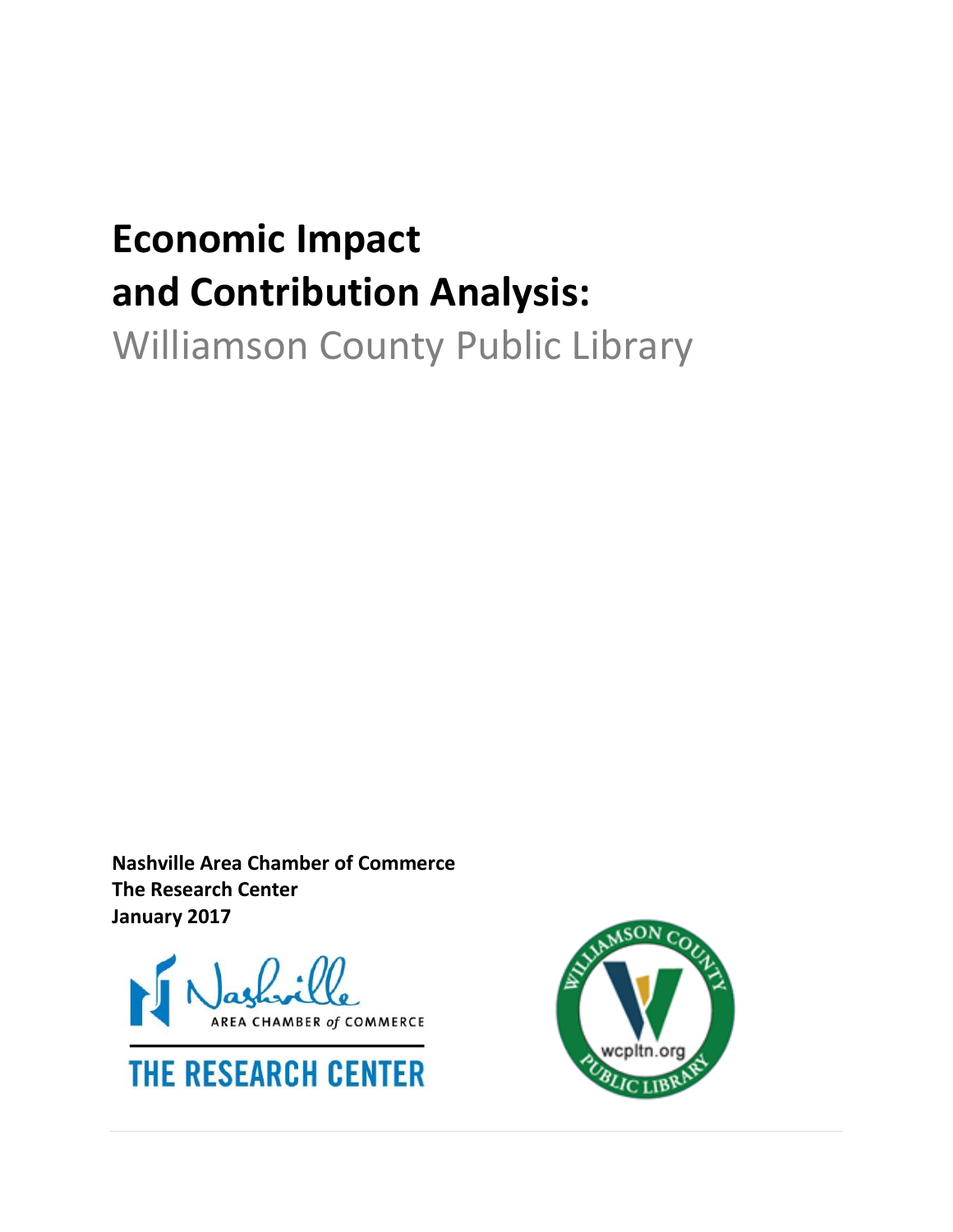### EXECUTIVE SUMMARY

The local library within a community represents an essential institution that integrates with the cultural, social, and economic forces of the area. The library system forms those key links of community to the larger region and to the world through its resources, expertise and environment. The Williamson County Public Library system provides access to knowledge, learning opportunities, and a vital center for community engagement. The library offers this array of resource for its many constituents. As such, an examination of the impact of the library's economic and social impact is a key component to understanding the work of this pivotal institution.

This study focuses on several major elements of impact and opportunity attached to the Library system. The key components featured in this study include:

- **Economic impact and contribution** of the Library system to Williamson County
- Examination of **return on investment (ROI)** through change effects on economic and social capital of the community
- Consideration of the **unique economic aspects and roles of the Library** within the context of the broader economy and community, reflective of the public good value as a monetized asset in aggregate, per library user and per library supporter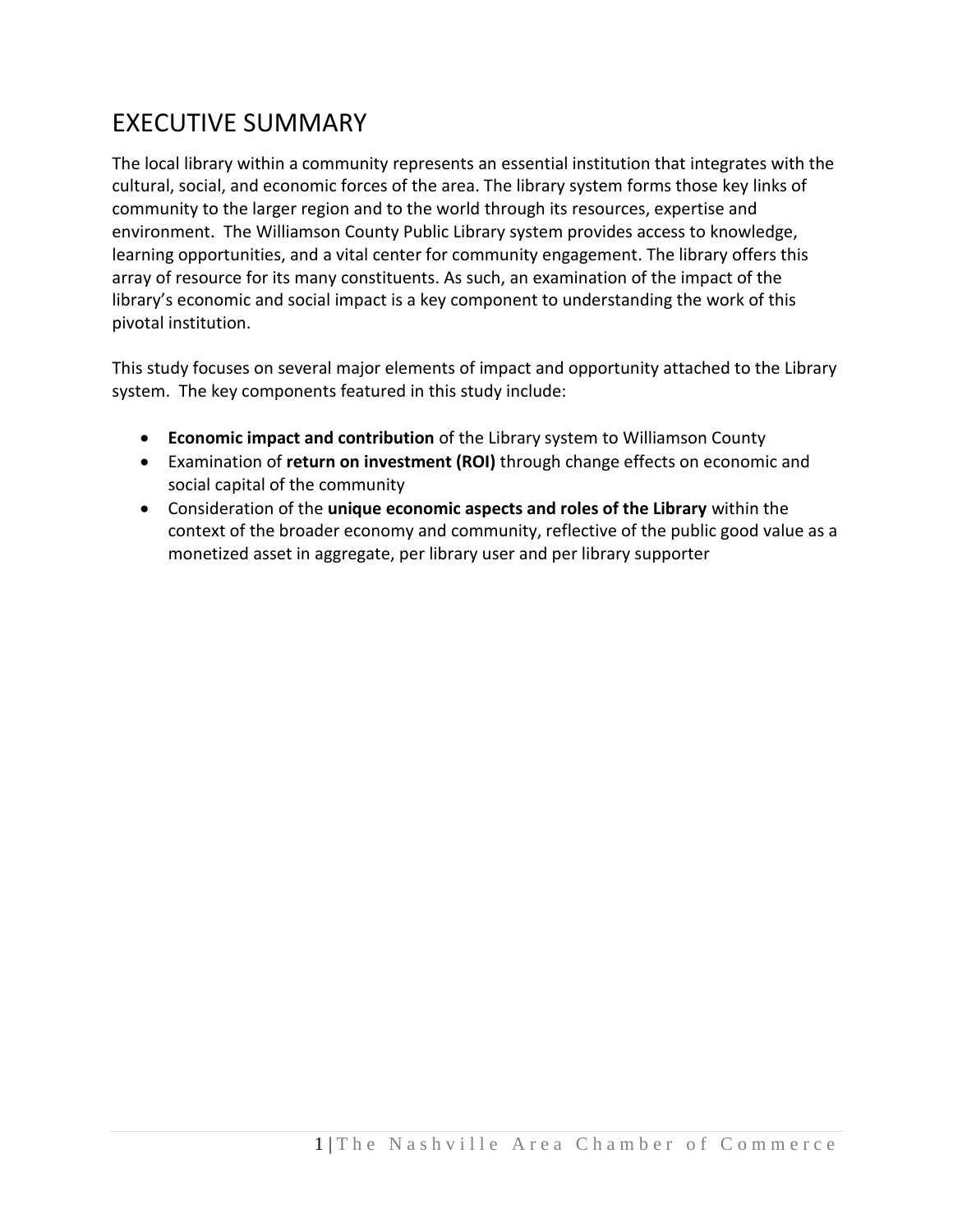The report measures the impact of the Williamson County Public Library to the county and its constituents. Data collection and analysis utilized a mix method approach. A key part of the analysis draws from survey data developed for this study to assess valuation of library services by users. This valuation provided the basis for a cost benefit analysis. Survey results also yielded important data on user demographics and organizational effectiveness.

### KEY FINDINGS

Key points drawing from the study of Williamson County Public Library highlight the ways it delivers important and far-reaching returns to the county:

- Williamson County Public Library makes a sizeable contribution to the county's economic well-being, with **market value of services of \$38.59 per capita** and with **direct benefit to the community totaling more than \$8 million**.
- With a wide range of programs, services and facilities, Williamson County Public Library's **return on investment to the county is \$4.02 for every \$1.00 of expenditure** for the Library system.
- Patrons and users of the Library express **enthusiastic support for the quality and diversity of programs, including overall rating of 9.2 excellence on 10-point scale for Library services,** with additional high ratings for staff helpfulness and materials and equipment meeting user needs.
- The community sees the library as a useful institution in the county, rating it an average **9.3** on net promoter score. The total score is **78.3**.
- Library users demonstrate **high confidence in the Library's fulfillment of its mission,**  with a range of 8.4 to 8.8 of excellence in inspiring reading, advancing learning and connecting the communities throughout the county.
- The Library leads the way across communities and county in offering learning and experiential **opportunities for students, jobseekers, entrepreneurs, artisans and performers** to advance and diversify their livelihood and craft in viable economic ways.

In short, the Williamson County Public Library puts to effective and innovative use its investments and resources, making a real difference in people's lives. Dollars spent to ensure the county's library system takes a leadership role in education, culture, entertainment and civic activities pay dividends that are measurable and significant. The Williamson County Public Library system exemplifies through its work the meaning of true community centers, for it serves as those locations through its facilities, programs, and outreach in countless ways. This study comprises comprehensive research, which showcases in both qualitative and quantitative terms the value realized by this vital institution and its work.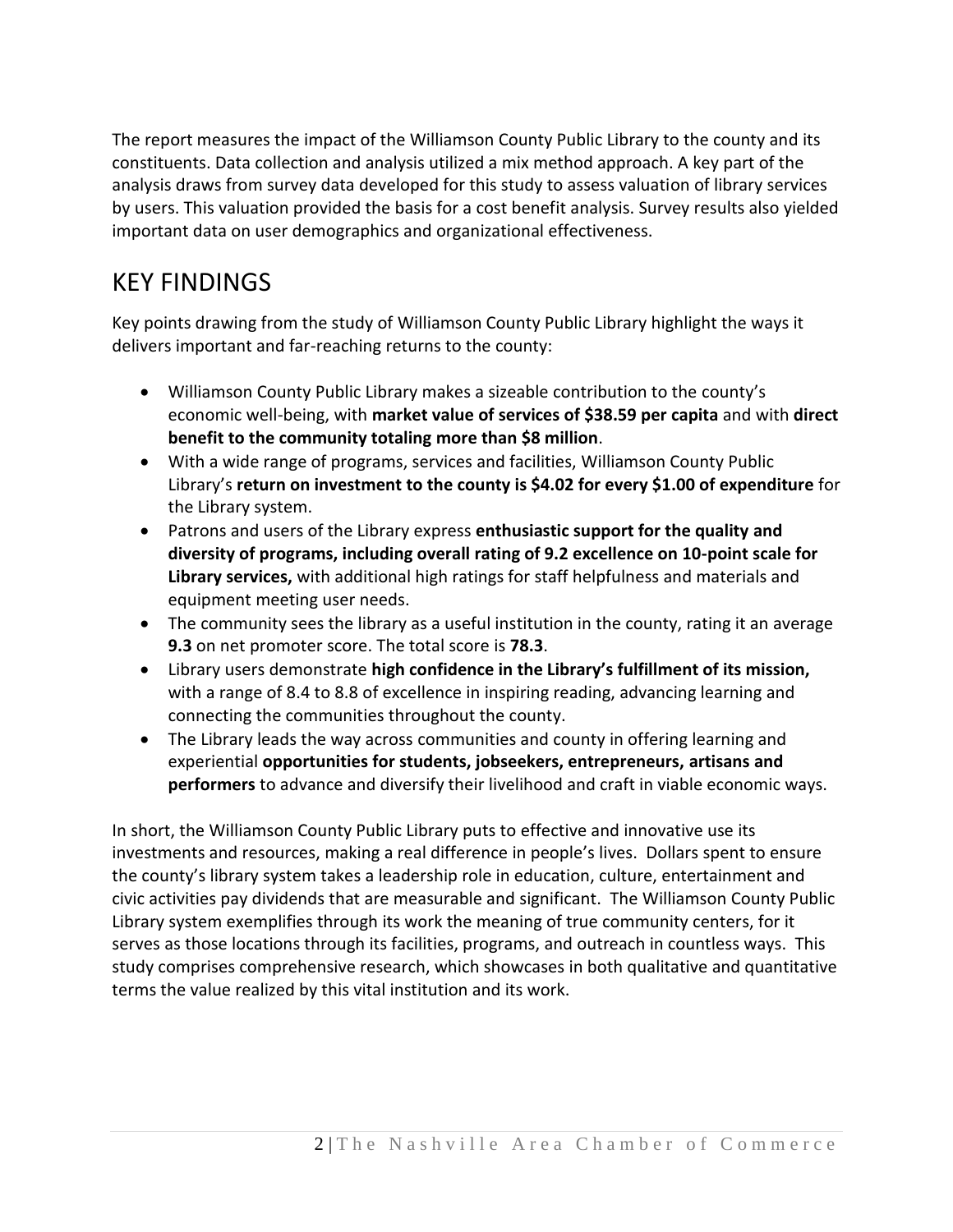

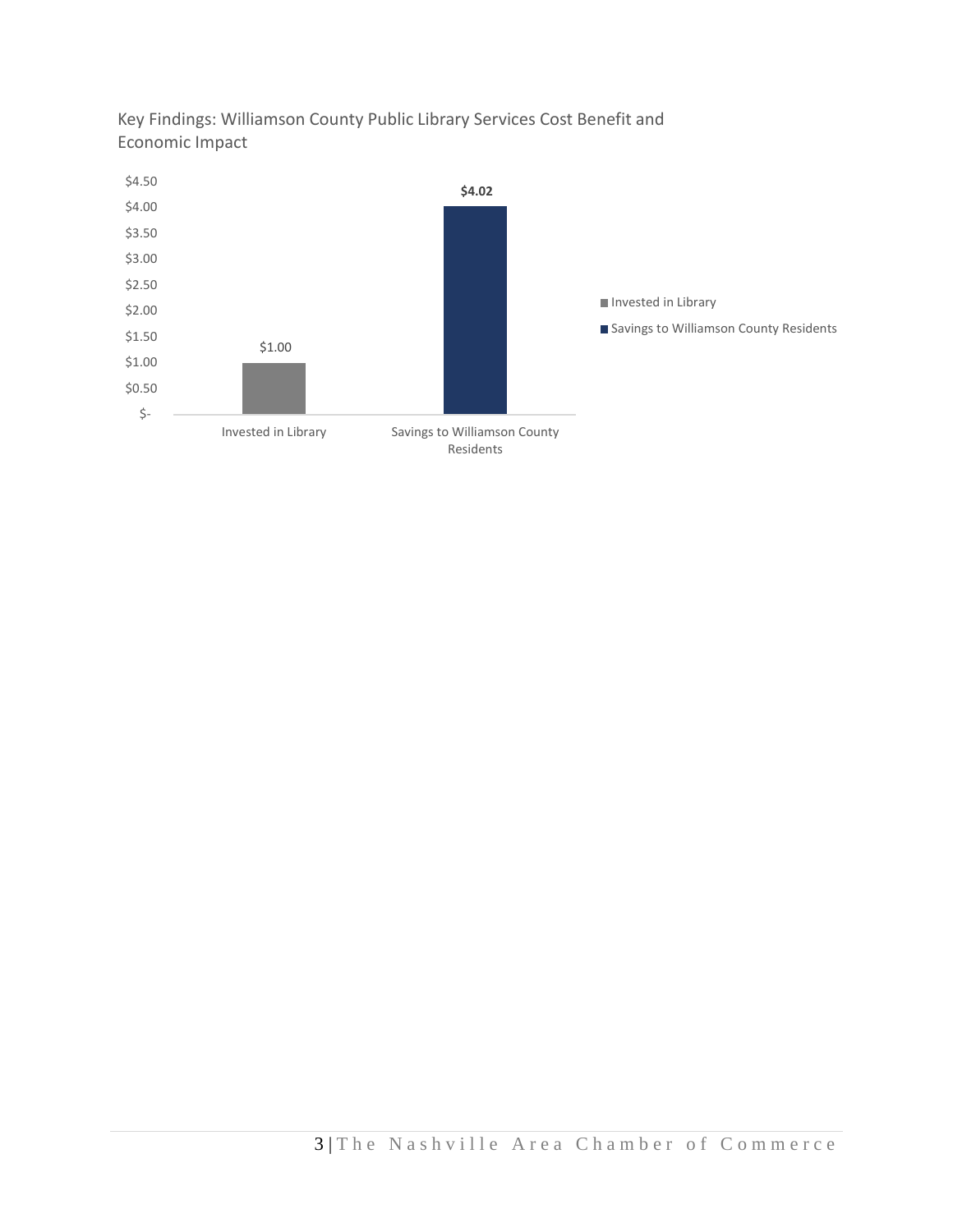## Economic Impact and Contribution Analysis: Williamson County Public Library

Table of Contents

Introduction

Methodology

Economic Impact Findings

- o Patron Engagement Findings
- o Cost-Benefit Analysis

**Conclusions** 

Bibliography

Survey and Community Demographics

Appendices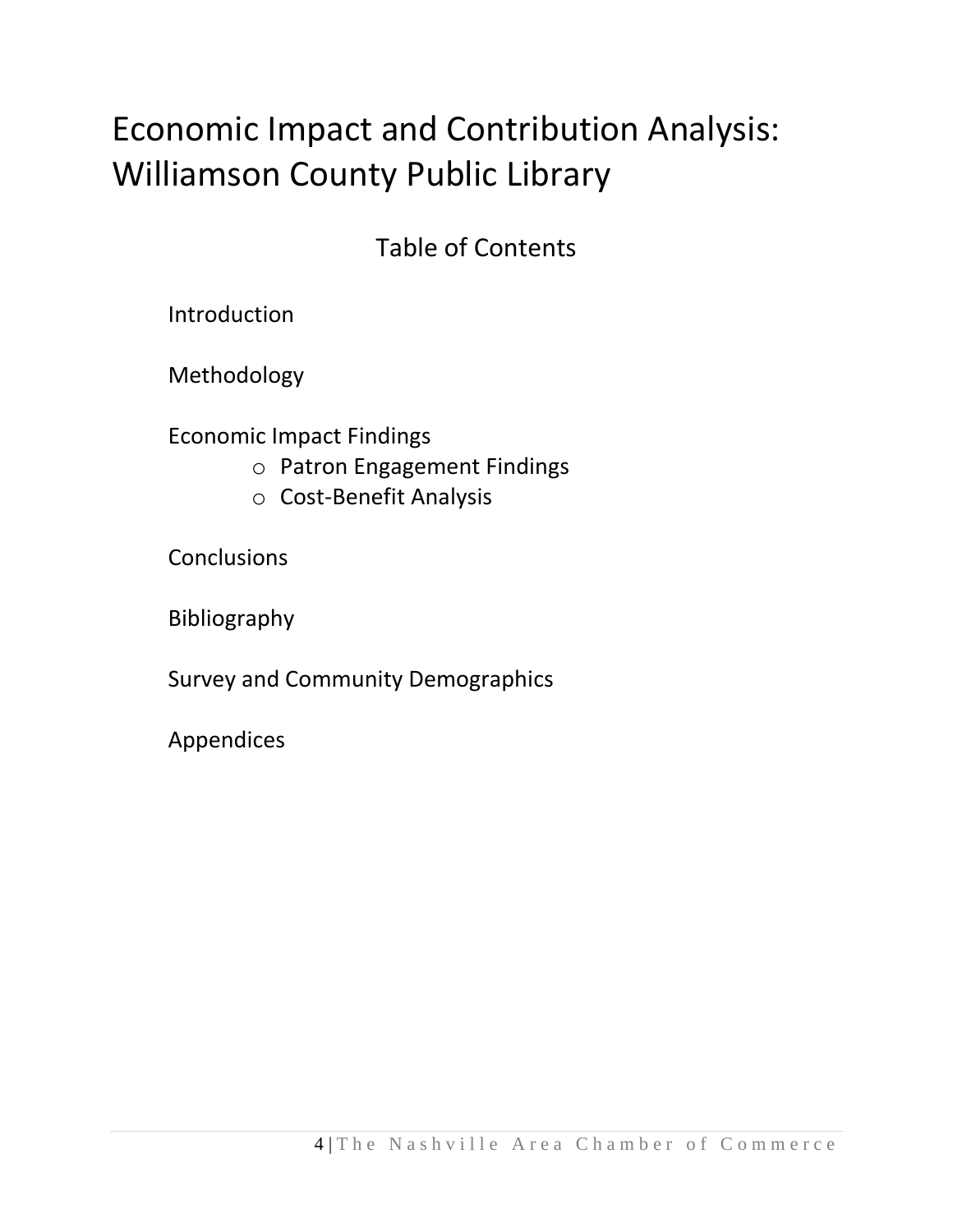## Economic Impact and Contribution Analysis: Williamson County Public Library

#### Introduction

The impact of a community's library system reaches across many facets of that community and life in that area. The cultural, social and economic forces that make an area thrive draw deeply and continuously from the knowledge and learning available there – knowledge and learning that connect generations, neighborhoods, experiences and ideas. The library, with its many locations covering a county and its communities, can coalesce these forces of knowledge, learning, ideas, opportunities and people. In this way, the library can help all its participants grow as their county grows.

The need for a comprehensive examination of the library as an entity of economic and social importance in Williamson County is critical to understanding this key institution as well as for guiding it toward future opportunities.

Using combined sources of real-time data, proprietary databases and expert insights and experiences, this research provides a basis for key leaders to leverage information in practical ways to guide, shape and manage future opportunities. Most importantly, this research maintains continuity with data and research about the broader regional economy, offering a broader context for understanding the Williamson County Public Library in a systematic way.

Williamson County's library history dates to the early 20<sup>th</sup> Century. Recognizing the need for a library, the first facility was privately established through donations of books and financial assistance. Beginning as a volunteer project by the American Legion in the 1920's, the Business and Professional Women's Club worked with a group of citizens to establish the Williamson County Public Library in 1937. Initially open three days a week, the community leveraged interest in the library to request funding from the County Court that in 1938 appropriated \$1,000 to begin full-time library operations.

Through book donations and additional funding sources, the library continued to grow, serving rural patrons in addition to those in the city of Franklin. In 1948, the War Memorial Library was established in honor of those who had fought in the World War II. Eventually the library outgrew that location as well.

Serving the children and youth of the community has always been a central feature of the Williamson County Library. Early on, proponents of the library cited the need to serve the 40 percent of the youth ages 14 to 17 that were not attending school. This area of focus continued through the years and by the 1950's, the library had developed formal partnerships with local schools.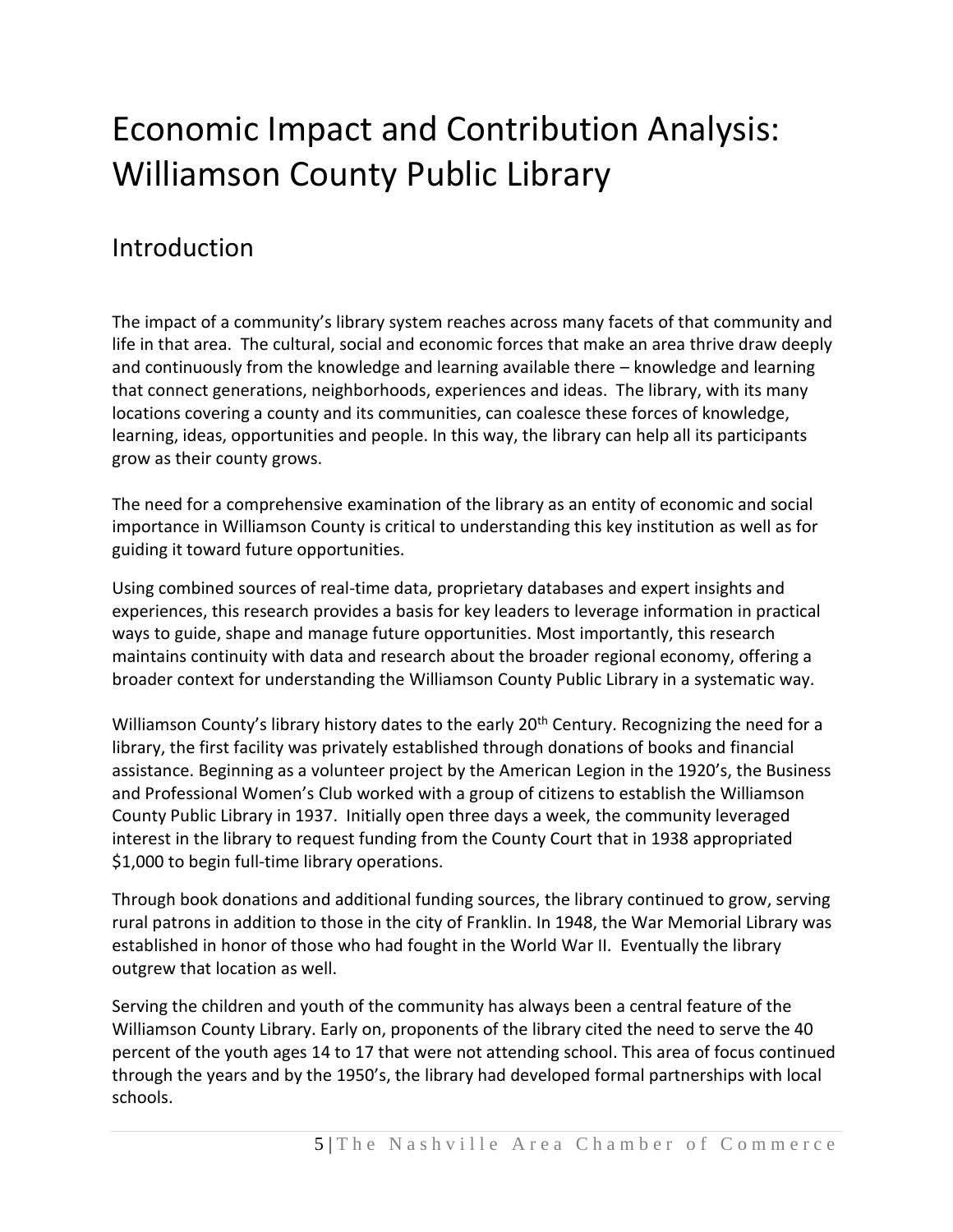From its inception, the library was supported by the local community. Many volunteers worked to foster its growth as they have celebrated its achievements. Thus, Williamson County Public Library's heritage is one that complements the change, growth and needs of the county and its people. The foresight to sustain the growth of a quality, innovative library system has remained a hallmark value in Williamson County. Consequently, it is useful to discern what library investments and achievements have meant, and continue to mean, for a county that prides itself on strong economic, civic and social achievement.

This study focuses on several major elements of impact and opportunity attached to the Library system. The key components featured in this study include:

- **Economic impact and contribution** of the Library system to Williamson County
- Examination of **return on investment (ROI)** through change effects on economic and social capital of the community
- Consideration of the **unique economic aspects and roles of the Library** within the context of the broader economy and community, reflective of the public good value as a monetized asset in aggregate, per library user and per library supporter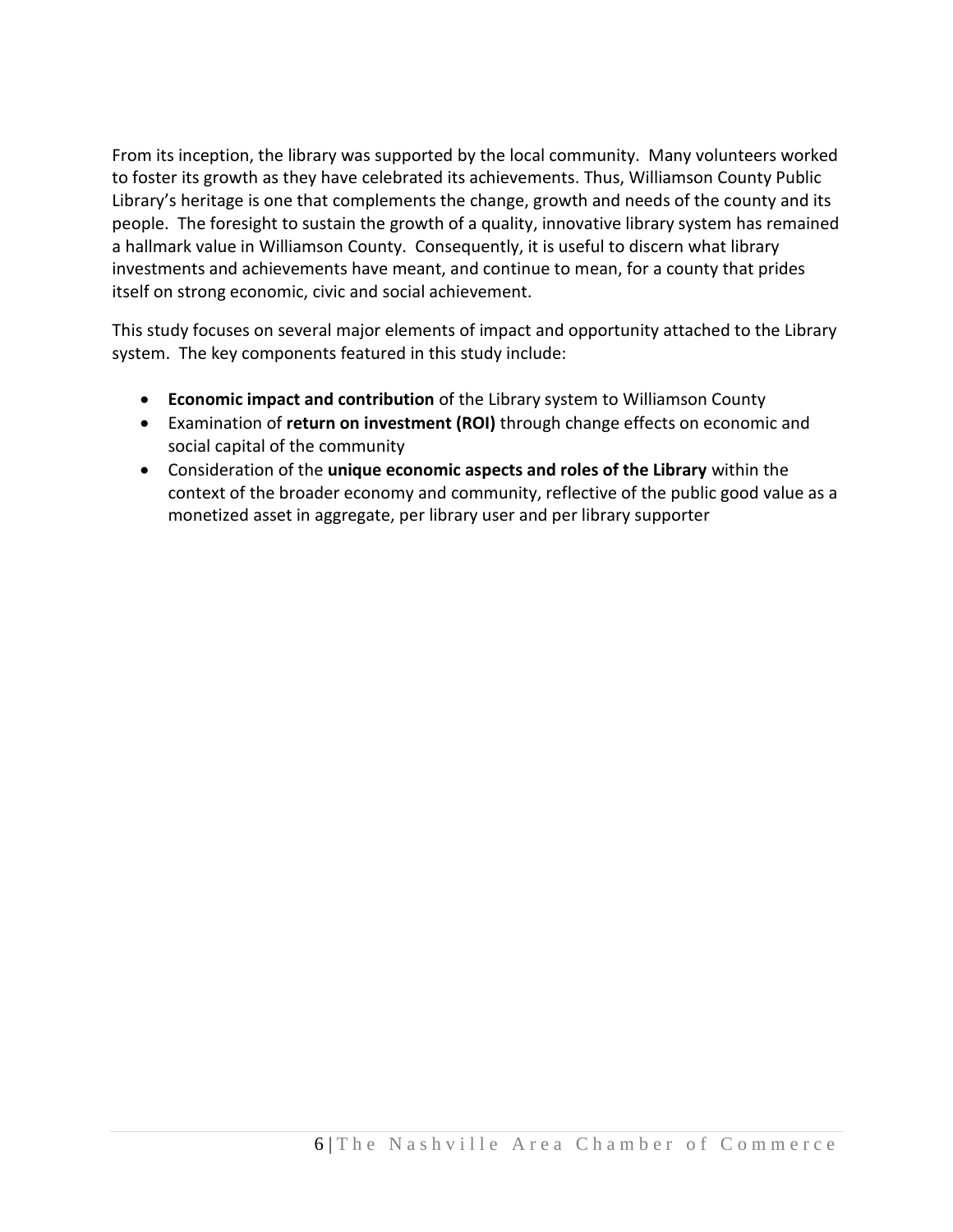### Methodology

This study employs various data collection and analysis methods, including online surveys of patrons and constituents and cost-benefit analyses to assess total Library impact on the county economy. This study uses a mixed-method approach to calculate different kinds of ROI for Williamson County Public Library. This study relies on a variety of accepted and relevant methods and sources to provide an overall framework for understanding and communicating the Library's role as an asset of the county.

The assessment of a public good offering such as the library engages with methods appropriate to capture credible and meaningful input for valuing activity. This research combines contingent valuation to inform willingness to pay and willingness to act among area residents in relation to Library offerings, along with economic impact modeling that considers broader implications of the Library as a county and community economic and social resource.

Methods have varied in the field of evaluating the economic impact of libraries and library systems. Since the library operates as a provider of "public goods," there is a need and opportunity to establish value in ways that are both typical and atypical of many other facets of an area economy.

Since the very mission of most modern libraries is to provide the general public with free access to services and materials, the use of these resources does not occur through transactions that can be identified or monetized in ways that many consumer transactions are. In this case, adaptive methods are employed to provide a framework that gives meaning and plausibility to those non-monetized transactions.

The field of **contingent valuation** is a widely used, accepted method of assessing people's preferences for public goods by establishing a willingness to pay (WTP) in dollar amounts (Mitchell, 1989). In the absence of a conventional market for goods, peoples' perceptions of value-hypothetical markets are modeled after real markets. Because the WTP values that are established are contingent on the hypothetical market-used respondents, the method is termed **contingent valuation** (Brookshire and Eubanks, 1978). Information gathered through this process typically includes descriptions of the goods being valued and the circumstances in which they are available; respondents' willingness to pay for goods being valued and characteristics of the respondents that are relevant to the value and use of the goods (Mitchell, 1989).

Application of contingent valuation approaches can include both WTP and willingness to accept (WTA) scenarios for use of public goods. The two types generally relate to the ability or necessity of the public to buy or sell some aspect of the public goods in question, or to buy or sell similar or equivalent goods in a private-market setting. Often, WTA values - frequently applied to use of natural environment or other, less tangible goods- result in markedly higher values than do willingness to buy (WTB).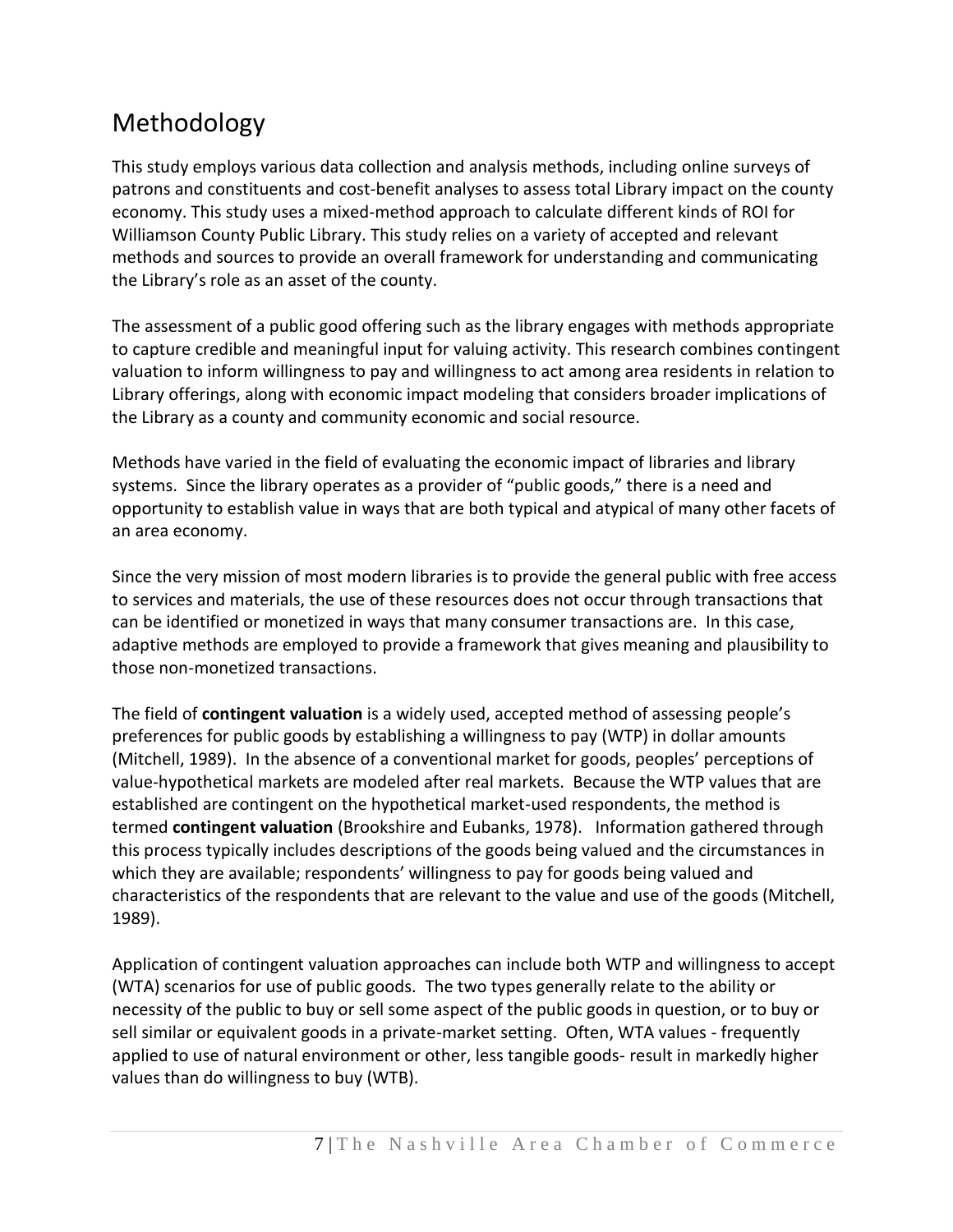In the application to library goods and services as a 'public good,' the WTP approach is both feasible and appropriate, generating modeled scenarios and information that mirror privatemarket transaction values. These values are widespread and understood by the general public and, in this case, also by users of library goods and services. The classification of goods and services of public libraries as quasi-private goods, in fact, provides a useful understanding of the way these goods function in a mirroring fashion to private- market activity; how they differ from pure public goods that are essentially intangible and how they present greater challenge to a contingent-valuation approach.

| Class of Good | Characteristics                          | Examples                  |
|---------------|------------------------------------------|---------------------------|
| Pure private  | Individual property rights               | Agricultural products     |
|               | Ability to exclude potential consumers   | Automobiles               |
|               | Traded freely in competitive market      | <b>Financial services</b> |
| Quasi-private | Individual property rights               | <b>Public libraries</b>   |
|               | Ability to exclude potential consumers   | Recreation in parks       |
|               | Not freely traded in competitive markets | TV frequencies            |
| Pure public   | Collective property rights               | Air visibility            |
|               | Cannot exclude potential consumers       | Environmental risks       |
|               | Not traded in any organized market       | National defense          |

Table 1. Classes of Goods

(Mitchell, 1989)

The determination of price levels for materials and services from the library system is established through a variety of affirming processes in this study. The added strength of the use of WTP measures in this study results from valuation and usage input derived from active, rather than passive, uses of the goods under consideration.

In other words, the application of the method gains greatest utility where usage values are established through estimation and affirmation from users that respond to actual behaviors, rather than theoretical constructs. This is an important feature that bolsters the appropriateness of contingent valuation for the study of libraries and their impacts. While contingent valuation is used in a variety of topics for which economic impacts are sought, some—such as those relating to the physical environment or other more encompassing public goods—present more opportunities for conjecture on the part of would-be users than do those where tangible goods, services and interactions can be identified in considerable detail.

Solicitation for inputs through active users overcomes any critique of merely passive use values, such as may occur in environmental topics that often rely on contingent valuation methods. The specific approach in this study, again owing to the high transparency of library goods and services as mirrors of many private-market transactions, is categorized as a direct and hypothetical set of methods.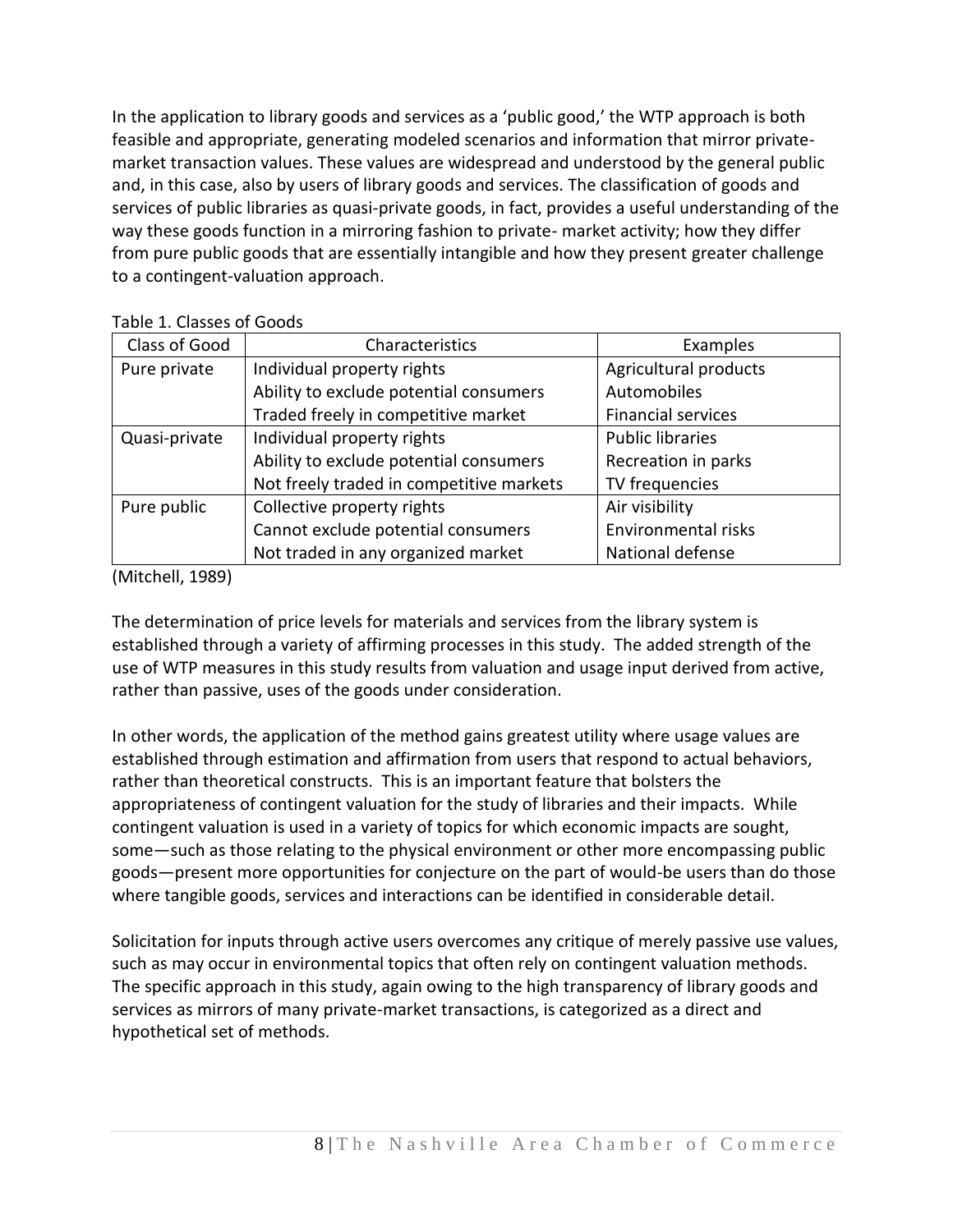|                 | <b>Direct</b>                   | Indirect                              |
|-----------------|---------------------------------|---------------------------------------|
| Observed market | <b>OBSERVED/DIRECT</b>          | <b>OBSERVED/INDIRECT</b>              |
| behavior        | Referenda                       | Household production                  |
|                 | Simulated markets               | Hedonic pricing                       |
|                 | Parallel private markets        | Actions of bureaucrats or politicians |
| Responses to    | HYPOTHETICAL/ DIRECT            | HYPOTHETICAL/ INDIRECT                |
| hypothetical    | Contingent valuation            | Contingent ranking                    |
| markets         | Allocation game with tax refund | Willingness-to(behavior)              |
|                 | Spend more-same-less survey     | Allocation games                      |
|                 | question                        | Priority evaluation technique         |
|                 |                                 | Conjoint analysis                     |
|                 |                                 | Indifference curve mapping            |

Table 2. Methods of Valuing Public Goods

(Mitchell, 1989)

The reliance on behavioral economics and experimental economics thus serves a very useful function in developing an understanding of the monetized value of goods and services provided or maintained by the public sector. Particularly, where quasi-private market activity as occurs with libraries exists, the use of hypothetical constructs to formulate value allows for a robust set of inputs that can then be applied to other economic impact analysis.

During November and December 2016, an online survey was administered to a database of Williamson County Public Library users and other Library stakeholders. Excluding bounced emails, a total of 25,203 survey invitations were distributed via email. The survey instrument was developed through testing and refinement in October and November 2016 and was launched to the full recipient group through the Qualtrics platform. Survey participation was encouraged through inclusion of the survey's purpose statement and survey link in the Williamson County Public Library website, through staff promotion to patrons and through a series of directed outreach email communications to a random sample of patrons. In total, 1,543 responses were captured and analyzed. The survey responses were assessed at a 95% confidence level and with a confidence interval of +/- 2.49%.

The survey instrument contained a total of 39 unique questions, designed to capture accurate valuations of library products and services as experienced by library patrons. Incorporating extensive tree and branch logic, the survey was designed to foster survey completion and accuracy by respondents while also being understandable to respondents and maintaining their interest.

The survey included two major sections regarding Library patron activity. In order to achieve the highest level of valuation accuracy, only patrons who had been to the Library in the last 12 months could access the product valuation portion of the survey. Respondents who had not interacted with Library goods or services in the past 12 months were provided the opportunity to respond regarding the gap in their interaction; about which services they were aware of and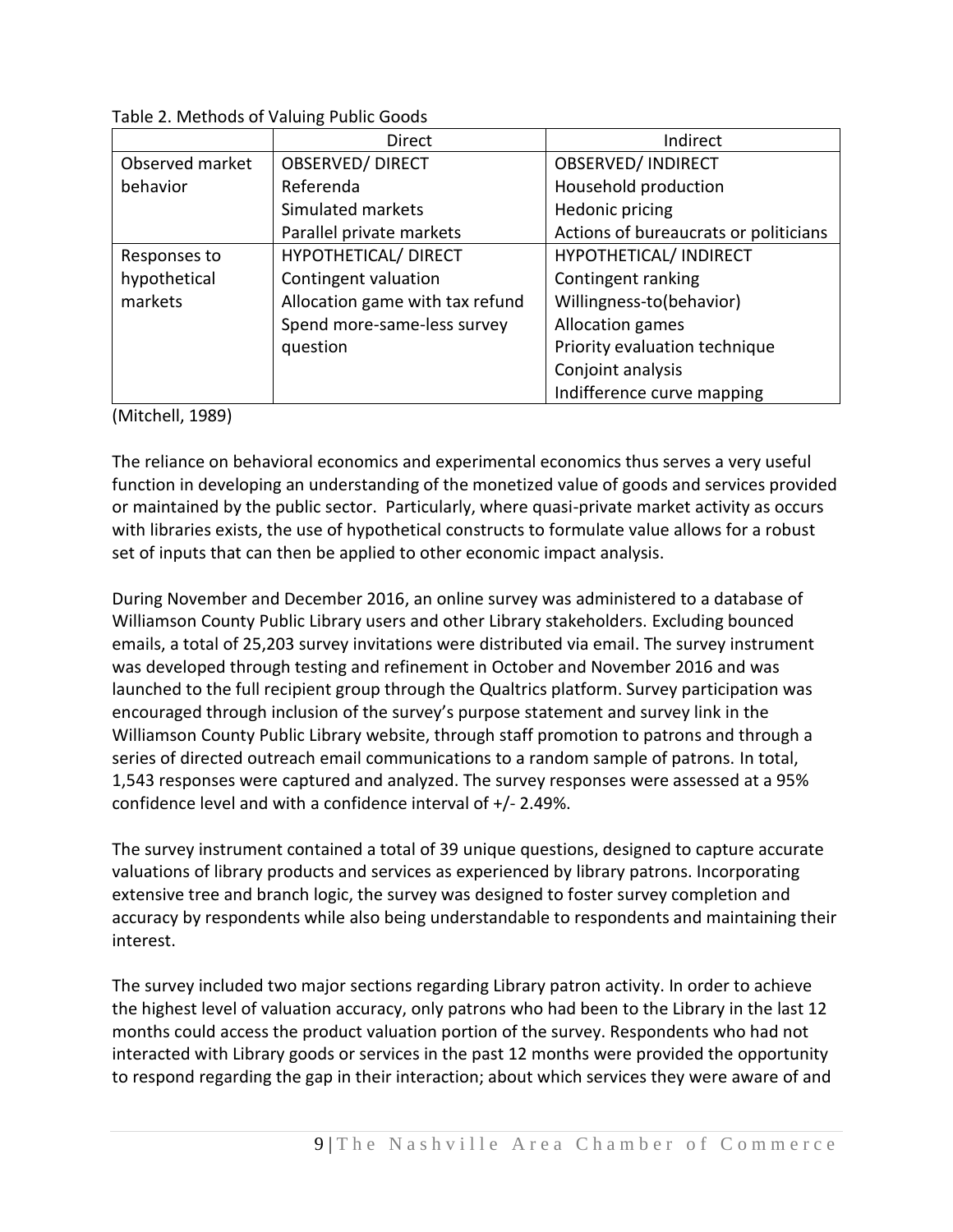about the types of changes that would encourage their return to use of Library goods and services.

In the field of contingent valuation, the topic of strategic behavior arises wherein respondents may opt for erroneous or misleading responses where outcomes - whether tangible (often monetary) or intangible - may hinge on survey results. The nature of this study, its focus area and its respondent universe suggest that strategic behavior essentially is not activated insofar as no respondents were in a position to benefit or experience disadvantage deriving from survey results. In short, this research compelled no weighing of cost (outside the choice situation) of alternative, false or misleading stated preferences or valuations against the gains directly related to the choice situation (in this case, assistance in generating meaningful, accurate information and insights on Library goods and services) (Mitchell, 1989; Akerlof, 1983).

In terms of the key facets of the methodological approach and their strengths, particular attention is given to matters inherent to the contingent valuation approach. Various forms of bias are addressed through specific steps in the approach or through the overall nature of the topics included. Nonresponse bias is considered to be overcome insofar as respondents approached have a natural familiarity with the amenity - in this case, library goods and services (Mitchell, 1989). Other response effects are controlled by means of distribution of electronic survey instruments not limited to any particular setting, administrator or other external influences. Randomizing question sequences within tree and branch ordering also reduced non-sampling error in regard to instrument design. The use of careful language, modeled according to recognized contingent valuation survey methods and other library cost-benefit study designs, allowed the instrument to present "the respondent with a well-defined situation and elicit a circumstantial choice contingent upon the occurrence of the posited situation" (Randall, Hoehn and Brookshire, 1983).

Contingent valuation allows for a variety of means of eliciting information from users and would-be users. The iterative method employed in this research serves as the most robust approach that conforms to the nature of use of goods and services and to the diversity of users, goods and services under consideration. Where willingness to pay is fashioned in a hypothetical construct, rather than in an actual record of monetized transaction, various discrete indicators of that activity are required. The combination of recorded activity of library usage by type with the survey process of establishing value provided for the necessary inputs to further economic cost-benefit modeling. The added feature of value iterations through followup options by survey respondents results in the most robust foundation of information obtainable for this research.

|                 | <b>Actual Willingness to Pay</b>        | Discrete Indicator of     |  |
|-----------------|-----------------------------------------|---------------------------|--|
|                 | Willingness to Pay Obtained<br>Obtained |                           |  |
| Single question | Open-ended/Direct question              | Take-it-or-leave it offer |  |
|                 | Payment card                            | Spending question offer   |  |
|                 | Sealed bid auction                      | Interval checklist        |  |

#### Table 3. Elicitation Methods in Contingent Valuation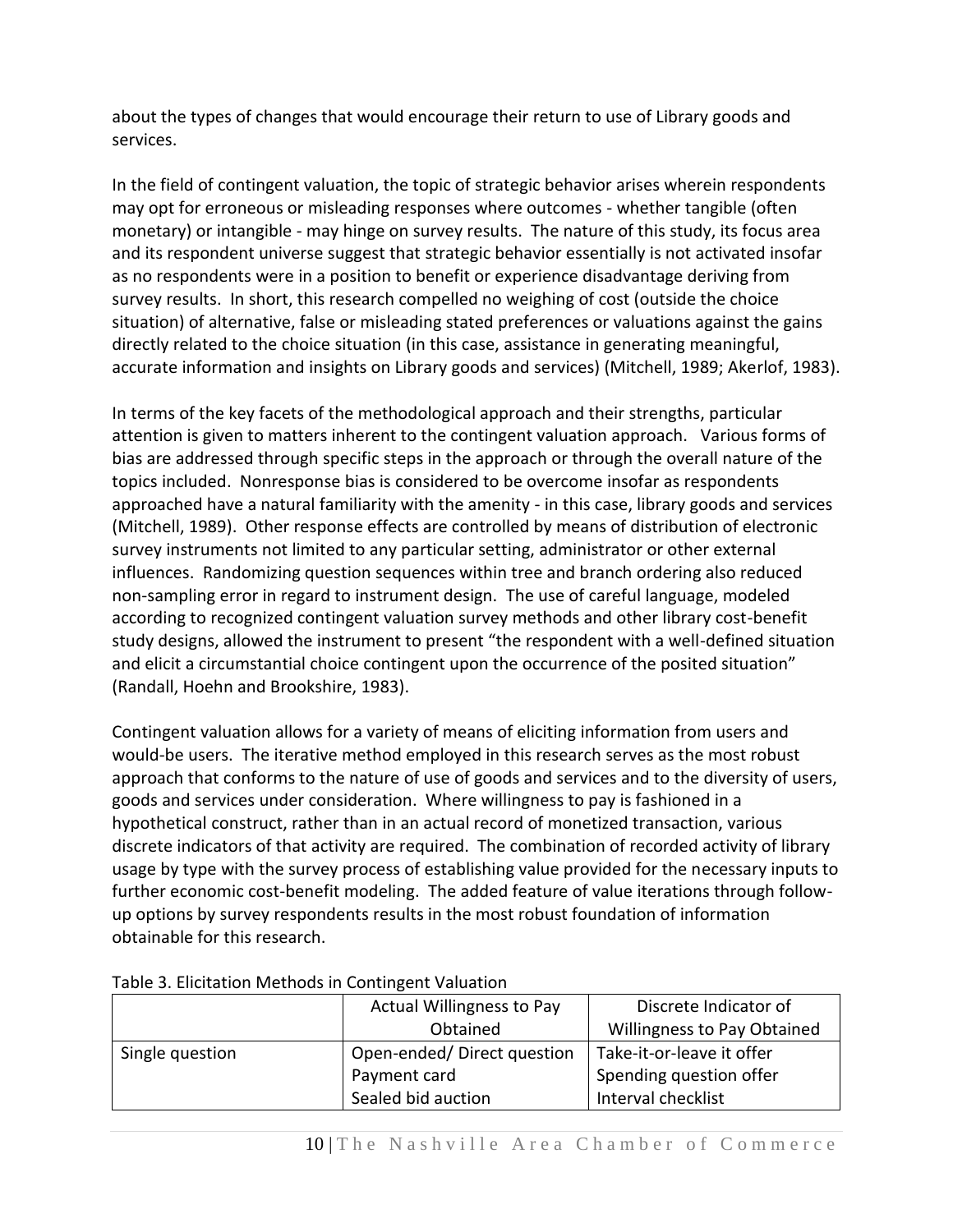| Iterated series of questions   Bidding game |              | Take-it-or-leave-it offer (with |
|---------------------------------------------|--------------|---------------------------------|
|                                             | Oral auction | follow up)                      |

(Mitchell, 1989)

The Williamson County Public Library patron survey measured each respondent's overall use of a set of items. In other, similar surveys of library user activity, respondents were asked to identify the rate at which they used goods or services. This line of inquiry was followed by a question type that is conventional in contingent valuation approaches: "Suppose your library services were shut down indefinitely. How many of those items would you replace at the following cost?" The Williamson County Public Library patron survey adhered to this pattern of question. From an initial question regarding frequency of use of particular items in a typical month over the past 12 months, respondents were prompted with an estimated market value of each item established from popular, major consumer sources available to local households. Survey respondents were then given an opportunity to concur with the value estimation provided or to suggest another.

The resulting values that undergird the analysis are thus both market-based, in that they are also available for purchase outside the Library holdings, but are also responsive to user perception and understanding of value through options for alternatives to the market-based value. This 'hybrid value' then combines a strong foundation of input that reflects both a reality and a perception of value among county residents of Library goods and services. For example, approximately 20.6% of respondents who checked out printed Library books suggested an alternative valuation, with most identifying only slightly different levels of value. The hybrid value thus incorporated a weighted share for those responses that yielded alternate values.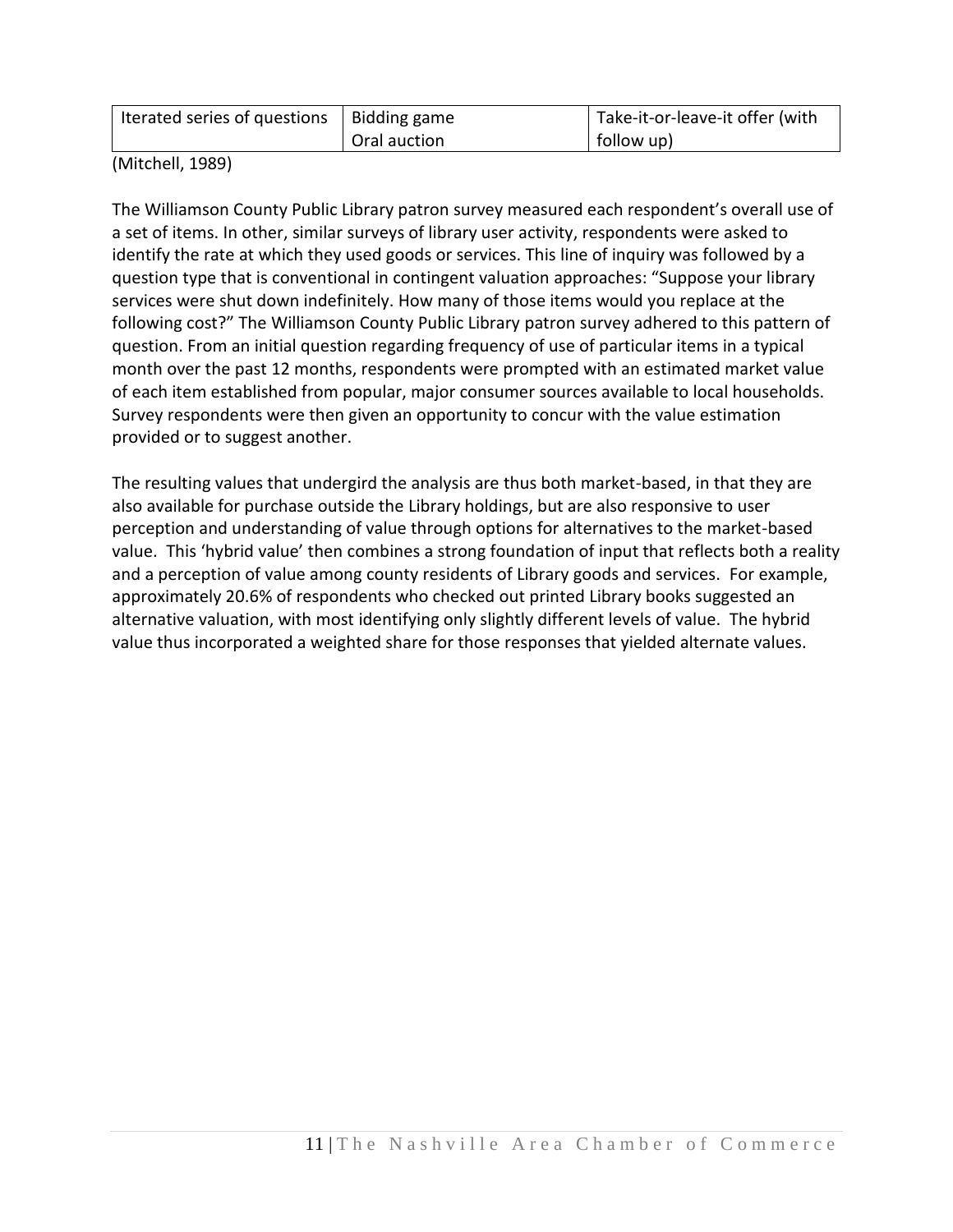### Economic Impact Findings

The establishment of economic value of use by Williamson County residents of Williamson County Public Library goods and services lies at the heart of this study. Individuals and households are motivated for many reasons to access the Library as a resource. Both the longstanding and the emerging role of libraries drive a wide array of Library goods and services delivery that is responsive to users' needs. The Library's enhanced role as a convener and coalescing center for community and individual learning is demonstrated through the robust level of activity of Williamson County Public Library across its 6 locations.

The historic role of libraries as repositories of written materials continues to flourish, as evidenced by the extensive and diverse collection of both print and electronic holdings at Williamson County Public Library. Not surprisingly, a full 89.9% of users identified reading as a central motivation for coming to the Library. However, more than 1 in 4 patrons noted that experiencing live performance, display or lecture stands as an important reason for their access of the Library. Another quarter of patrons found direct participation in creative and community experiences as a motivation for involvement with the Library system.





In the broadest terms, Williamson County Public Library performs well in how users perceive what the library delivers on services and goods that matter to those users. In conjunction with the motivations for accessing Library resources, one then notes the ways that a library achieves user-focused delivery. Response by patrons about the quality of the Library's success in connecting the community, advancing learning and inspiring reading again demonstrate very strong levels of user satisfaction.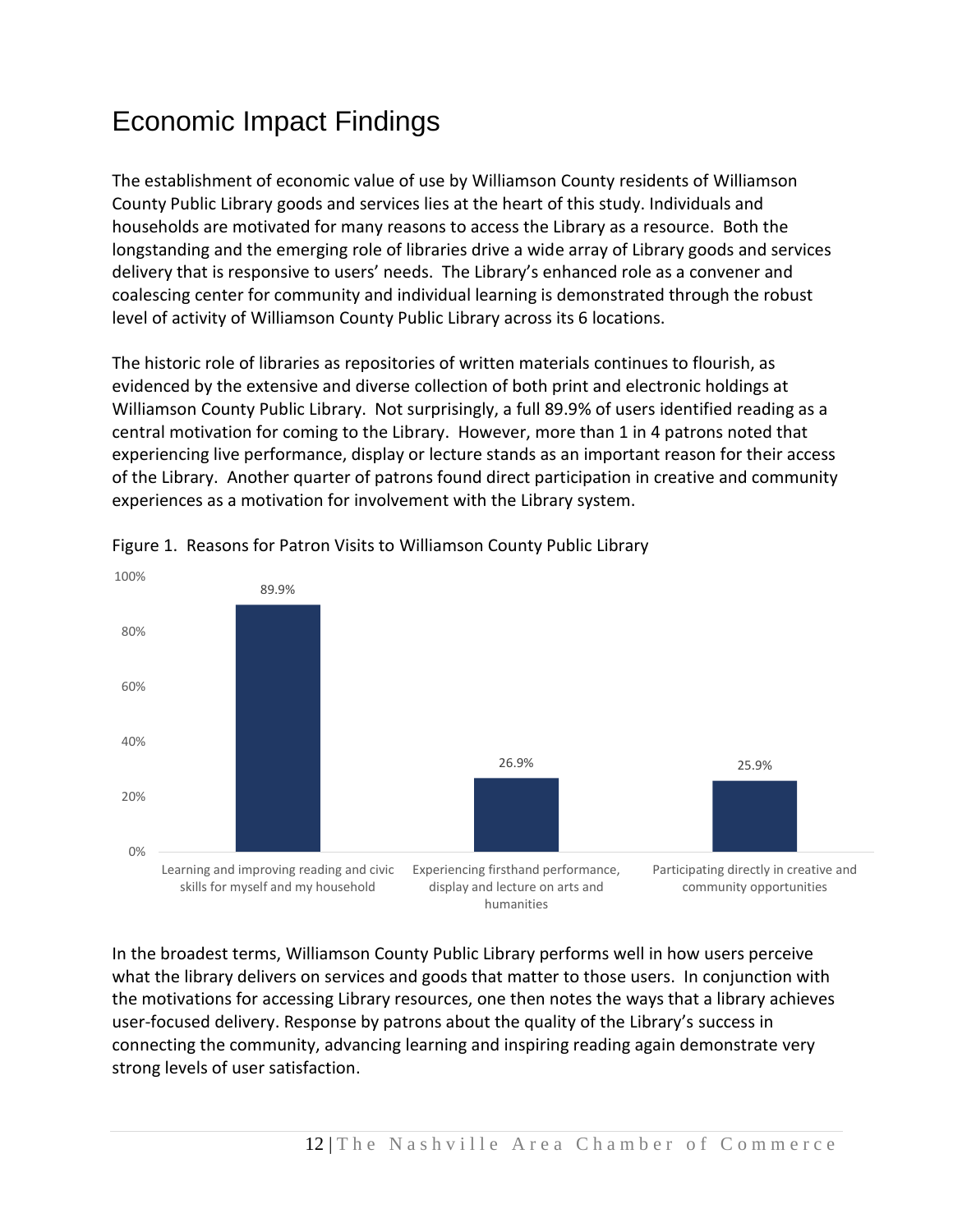Figure 2. Patron Perception of Success of Williamson County Public Library in its Mission

1= not successful at all and 10 = very successful



The performance of Williamson County Public Library, as seen through the responses of several thousand patrons, exemplifies very positive activity across the facets of the Library's activity. Foremost, as a provider of resources for learning, the Library achieves highest ratings for that singular, hallmark role. However, the level of esteem for the quality of offerings of the Library was strong in all categories. While patrons who have not visited recently scored the library functions slightly lower, scores remain very positive.



Figure 3. Patron Perception of Functions and Levels of Williamson County Public Library  $1 =$  poor and  $10 =$  excellent

In a library system such as Williamson County's, with many facilities and services, it is useful to gauge the public's overall assessment of quality of performance. These measures serve to enhance understanding and corroboration of valuation survey methods, insofar as respondent pools ought to reflect a familiarity with the operations, goods and services with which they are presented for value estimation purposes. Overall, the performance ratings by the sizable respondent set presents a picture of high favorability. None of the ratings of the component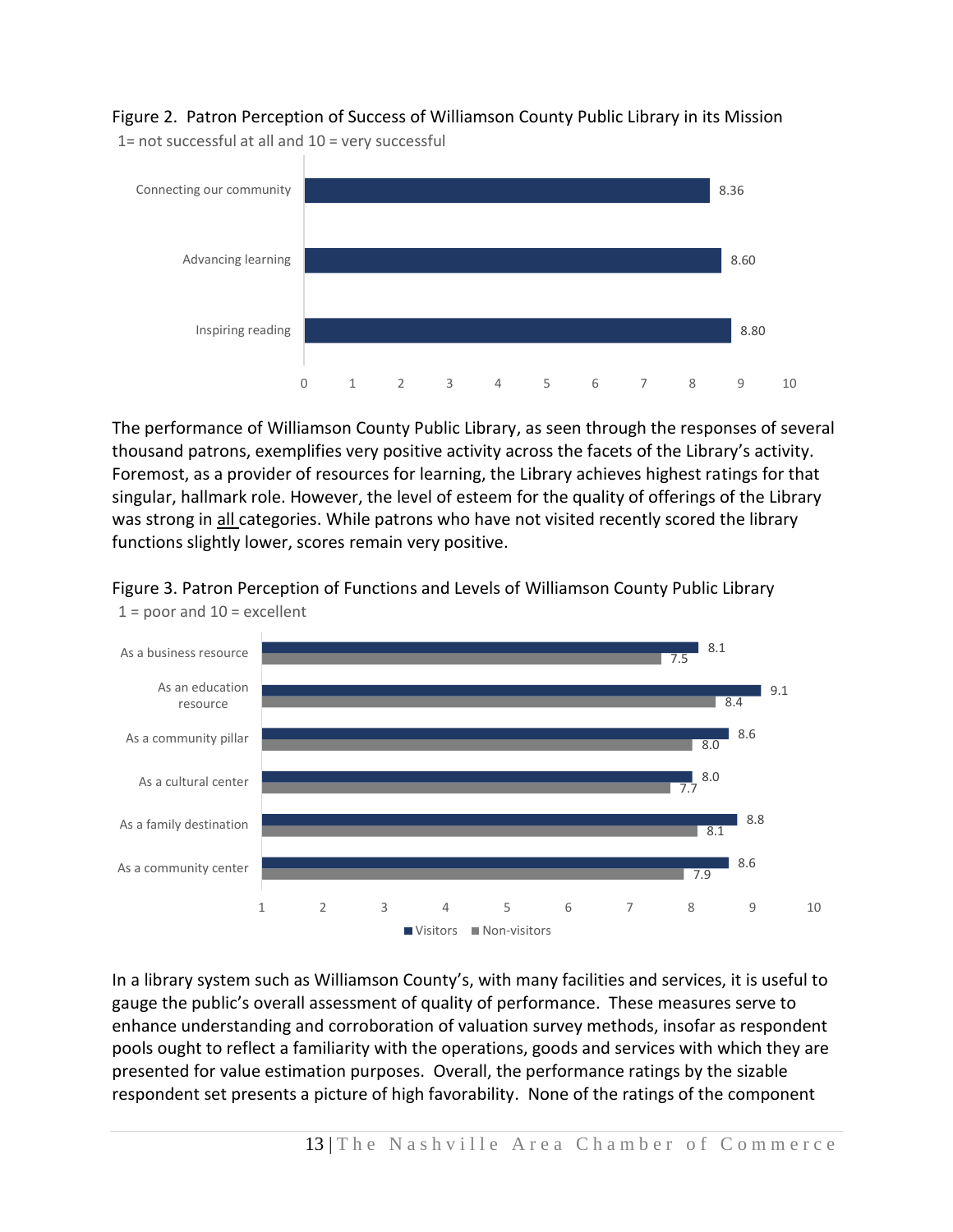areas of Library service fell outside what could be deemed a 'good' or 'very good' range. Staff assistance particularly received strong positive ratings, along with computer access meeting the needs of users.

#### Figure 4. Perception of Patrons of Library Services



 $1 =$  poor and  $10 =$  excellent

Clearly the overall perception of the Williamson County Public Library is strongly positive. Another way to evaluate the perceptions and loyalty of the library is through a tool used by retail businesses, known as the net promoter score. Through the survey, the community rated the library as an average 9.3 on net promoter question with a scale of 1 to 10. The net promoter score is then calculated by subtracting the percentage of detractors from the percentage of promoters, leaving passive customers out of the equation. The Public Library earned a 78.3 total net promoter score. While very different than a for-profit, when compared to most for profit industries, this score is extremely high.

The diversity of programs offered by Williamson County Public Library responds to a very large range of interests. Unsurprisingly, some programs that focus on a need or interest of one portion of the population may be less sought after by other groups or even by the population at large. Thus, the strength of a large library system is to perform well in ways that support the needs of the broad population and also cultivate the interests of subgroups of the community. Visitors have a wide range of familiarity and unfamiliarity with various offerings, with a majority not knowing about notary and seed exchange services.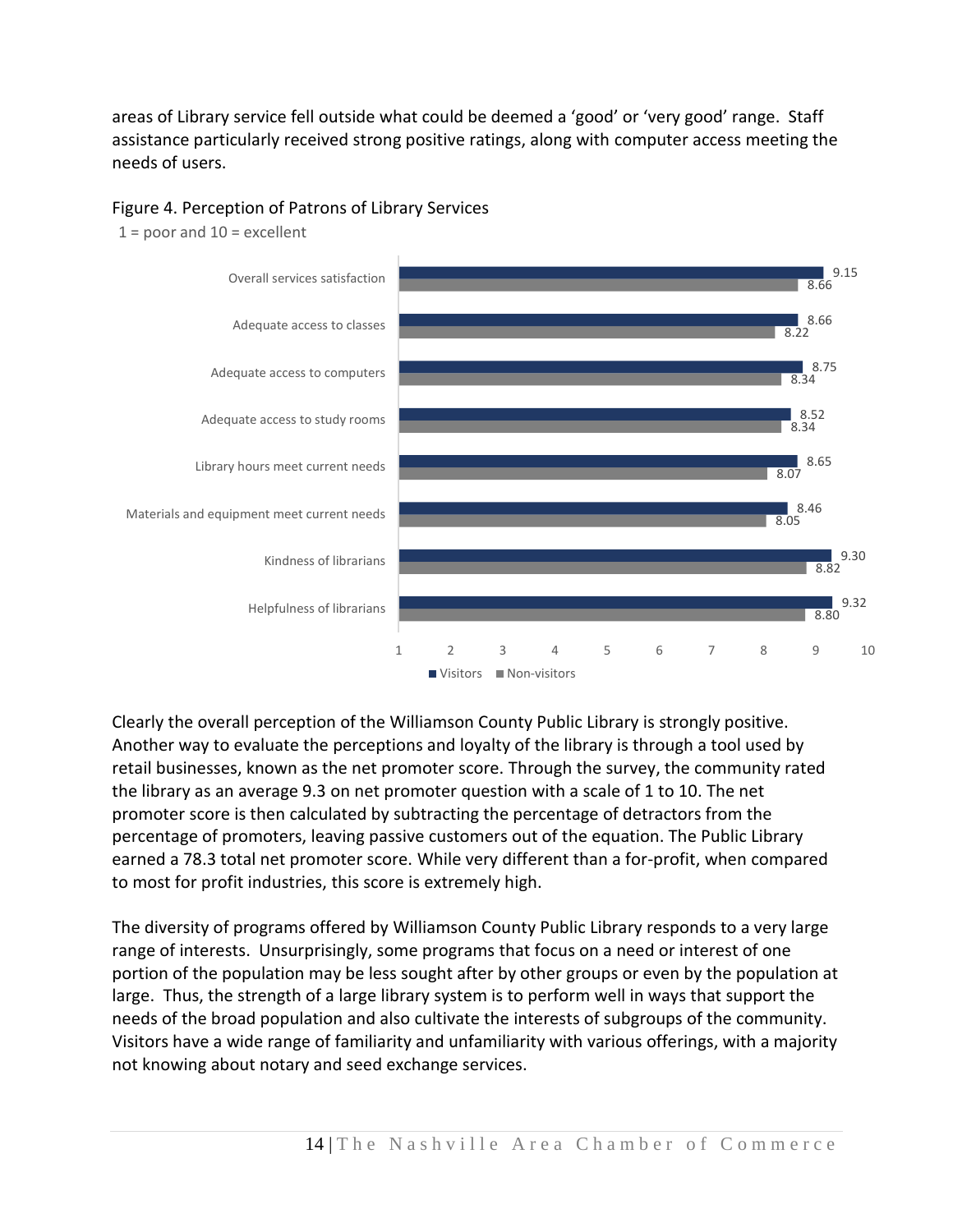

#### Figure 5. Rates at which Patrons are Aware of Williamson County Public Library Services, Visitors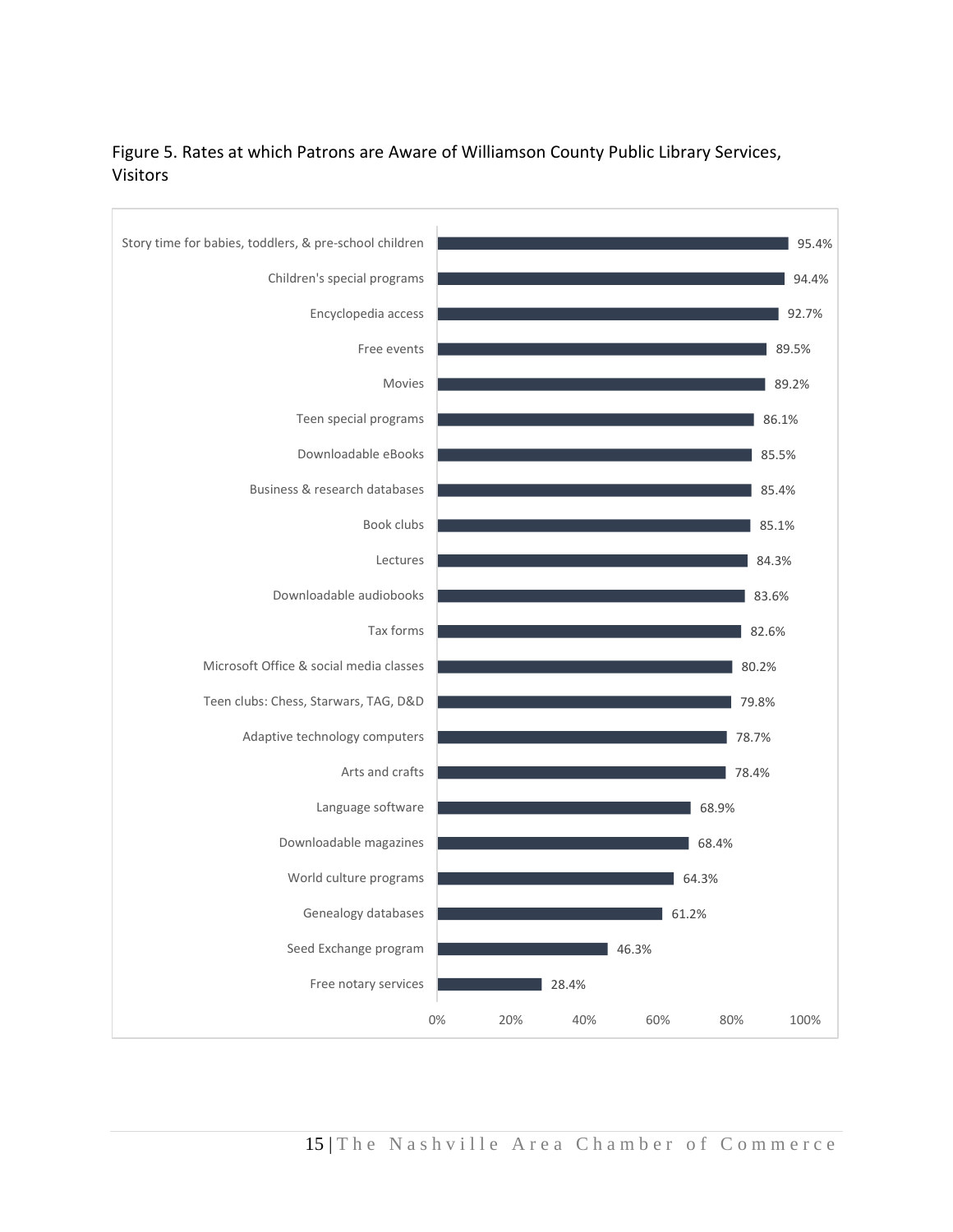Similarly, patrons who have not visited the library in 12 months have a wide range of familiarity and unfamiliarity with programs. Overall, they are more familiar with notary services, but less familiar with everything else. These non-visitors reflect 4.8% percent of survey takers.



Figure 6. Rates at which Patrons are Aware of Williamson County Public Library Services, Nonvisitors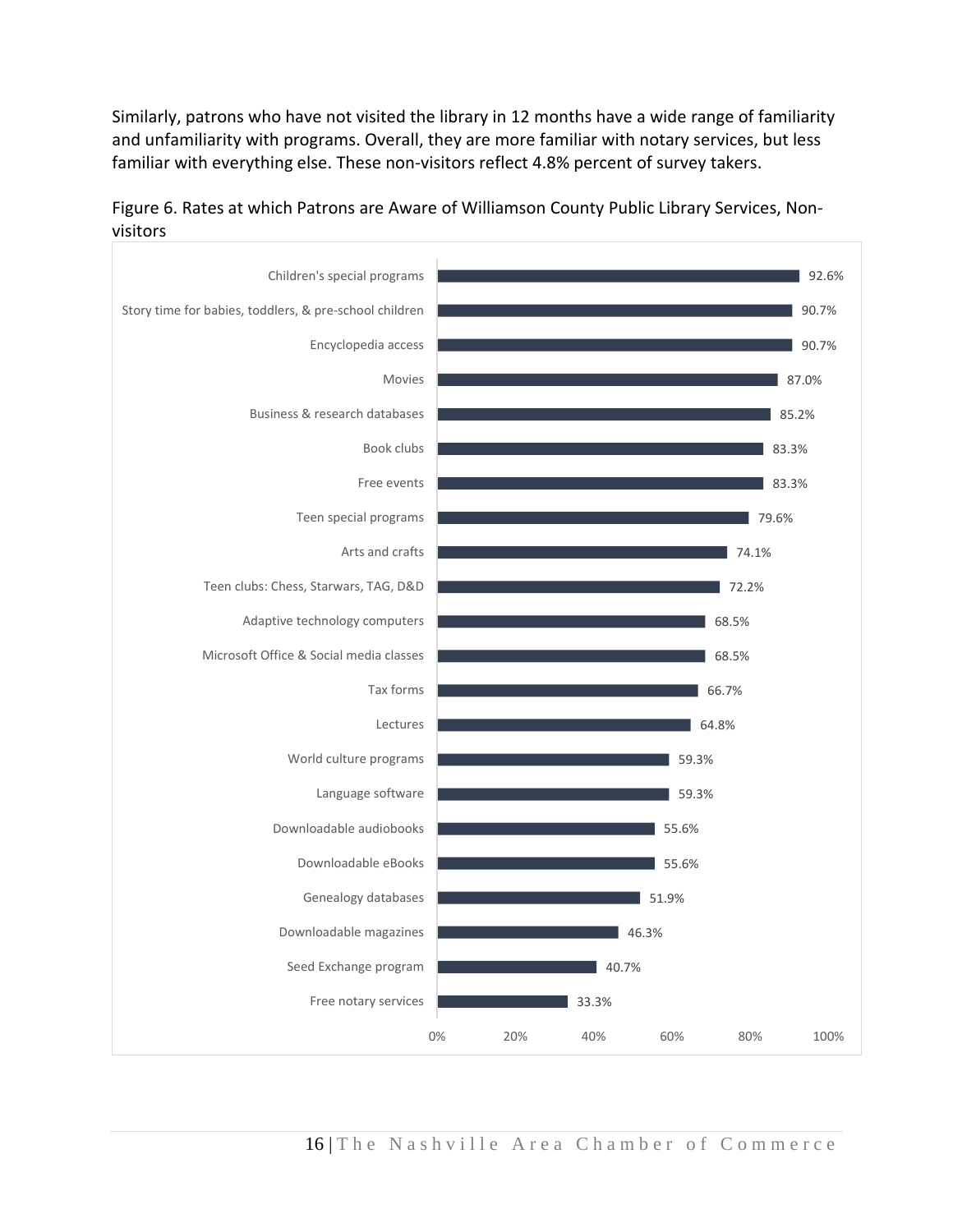A key feature of the Library is its many distinctive programs. Large events like the Library's Make-a-thon and regular programs like game groups and books clubs both provide tremendous value to the community. When asked about specific, unique programs, patron responses were uniformly very positive. During the interview process, community stakeholders noted other programs not measured in this study, like cook book clubs, were very highly regarded.



Figure 7. Perception of Value by Patrons? Attendees of the Library in Past 12 Months

17 The Nashville Area Chamber of Commerce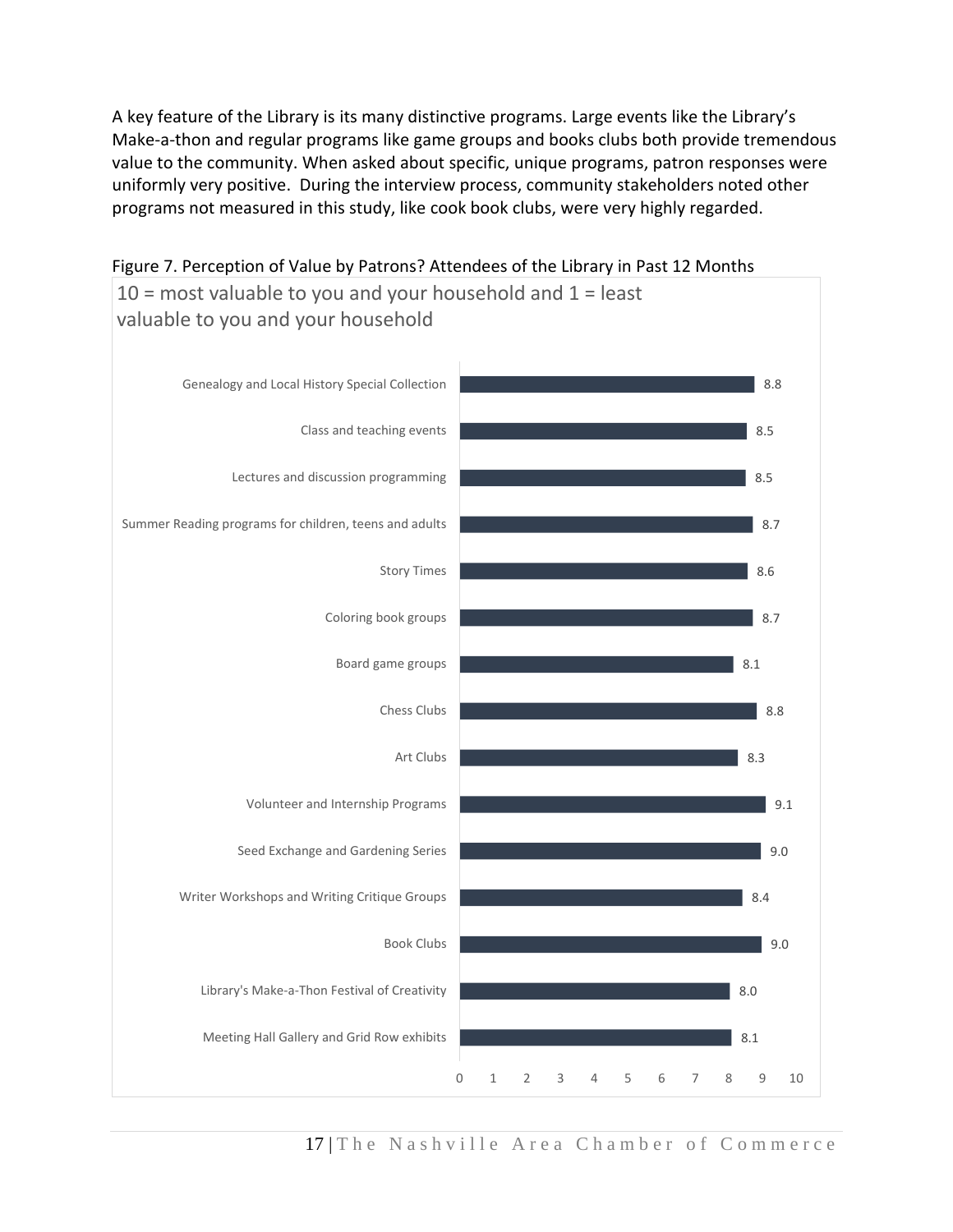A key component of any library system is community engagement. How the library communicates to its patrons is critical in providing as many opportunities to the community as possible. Patrons of the Williamson County Public Library largely prefer to receive information about library news and events via email compared to other media. Visitors also like to receive news from the website, displays and some social media. Patrons who have not been to the library in the last 12 months are more likely not to hear about new library offerings and to prefer not to be contacted.



#### Figure 8. Attendees Preference of Communication from Library System

Survey respondents who had not been to the library were prompted to provide reasons why they have not been to a location in 12 months. Up to 3 options could be selected. One third of respondents felt they did not have time. Over 25 percent said they could find the information they needed on the internet. Library distance, long waiting periods, and lack of interest were also cited as reasons for not visiting the library.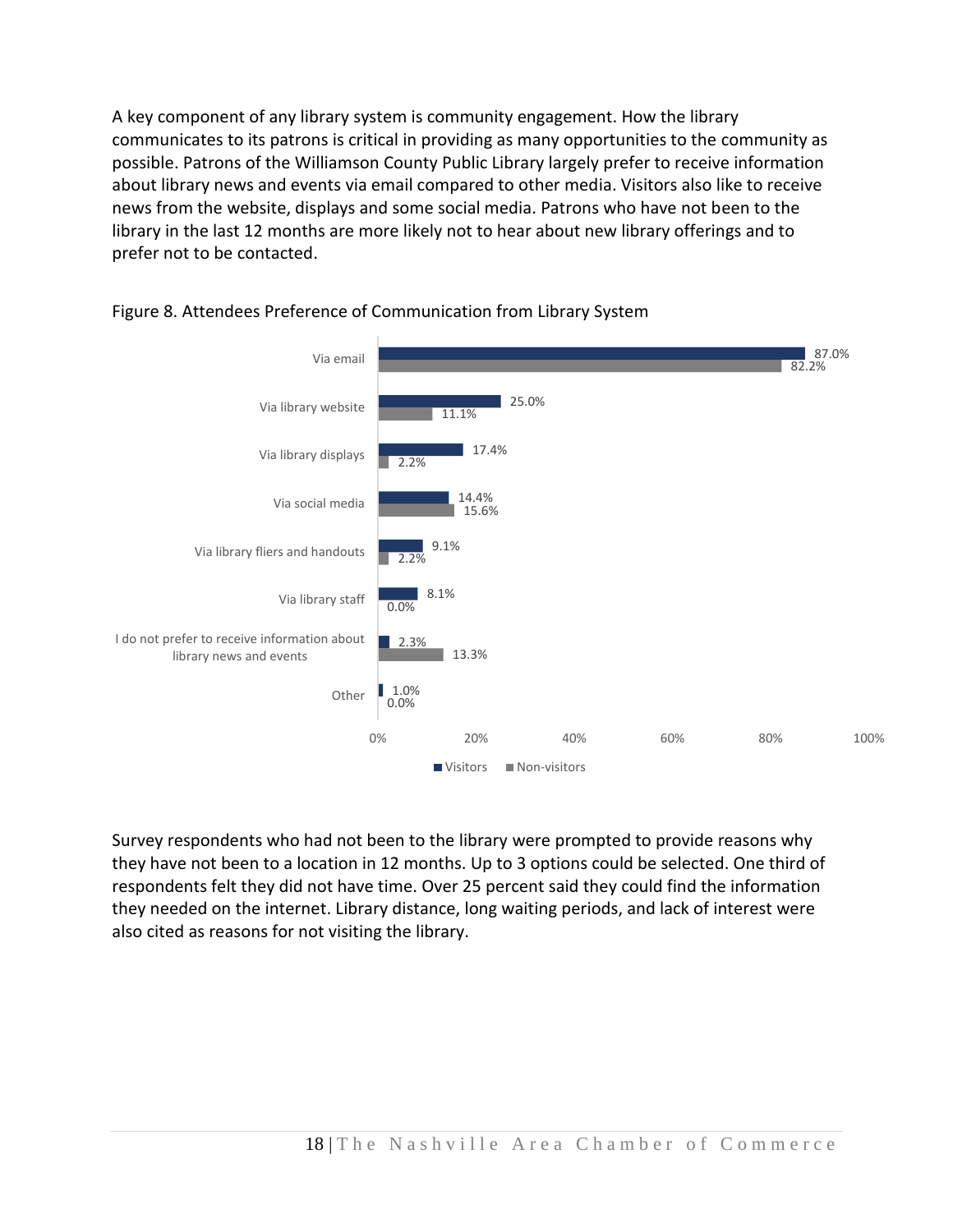

#### Figure 9. Reasons Cited for Not Visiting Library Locations by Patrons

Patrons who have visited the library recently were prompted with this question. Ultimately, it routed survey takers into specific usage questions used in the cost-benefit analysis in the next section. Library's value is largely provided by its access to books and other multimedia. Unsurprisingly, this service was used most often by respondents. However, we see that each category listed in the figure below are used by 30% or more of patrons.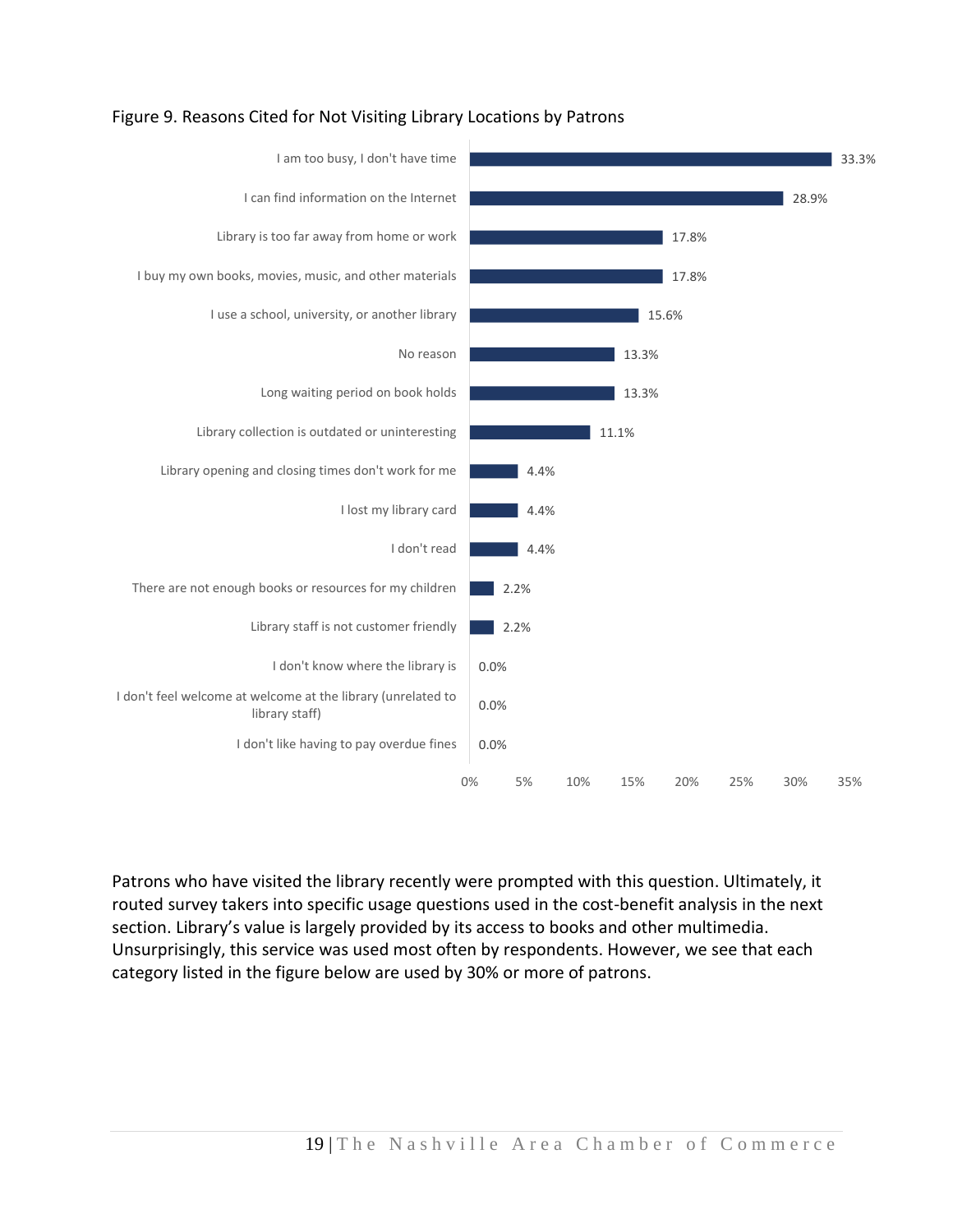

#### Figure 10. Types of Services used by Visiting Patrons in the Last 12 Months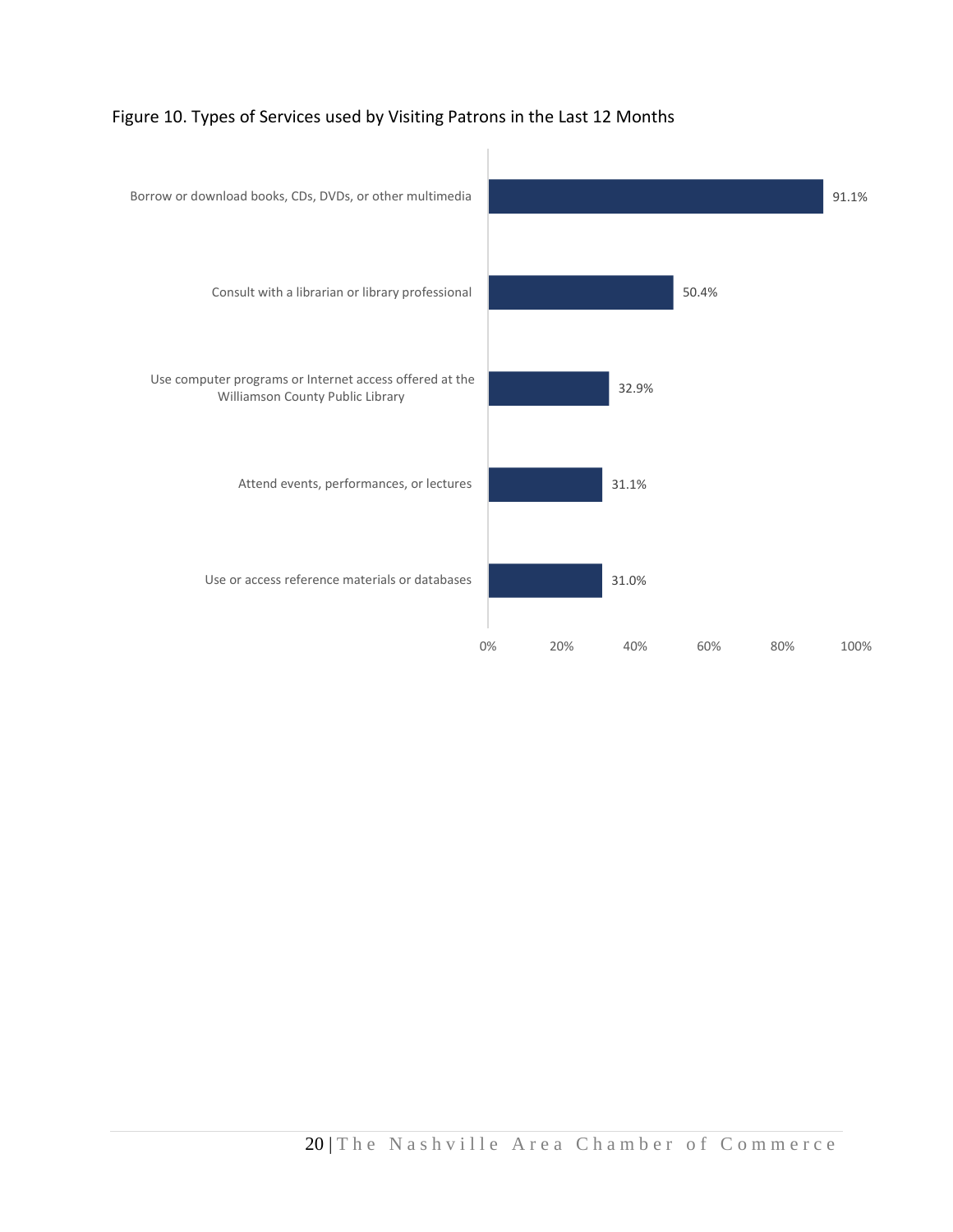#### Cost-Benefit Analysis

Cost-benefit analysis serves as a key method for ascertaining the return on investment (ROI) for an activity. In this case, the ROI to Williamson County and its residents demonstrates a connection between budget expenditures and the resulting value that is realized by the population of the county. As described earlier as a methodological consideration, survey research aimed at contingent valuation provides an excellent means of establishing values for the public (or quasi-private) goods and services of the library system.

Survey respondents were those patrons and users who had been to the library within the past 12 months, adding a relevant current context to the ROI. Respondents were prompted to consider only those specific library categories and items accessed by their households.

Responses were for a self-generated number of uses in a typical month, rather than from a selection of options. This approach, known as a take-it-or-leave-it with follow-up method in survey literature, was used in modified form to gain efficiency with revealed preferences of respondents. Survey respondents were allowed to select designated market values of items or, in follow-up, to ascribe their own value to items. The result of these processes engaged a series of control rigors that ensure value estimation inputs are accurate for the time period and locale under consideration. Return on investment is predicated on the real outlays for providing goods and services, as well as on a meaningful understanding of the derived value recognized by recipients.

During the Williamson County Public Library 2015-2016 fiscal year, more than 800,000 physical library items were borrowed or accessed. Another 160,000 electronic materials were circulated. These usage statistics formed another core measurement of the total ROI that the Library generates for the county. Items were assigned value derived from the library patron survey administered and as described earlier in this report. Total estimated direct benefits are obtained from usage data combined with the hybrid valuation of each category of library goods and services.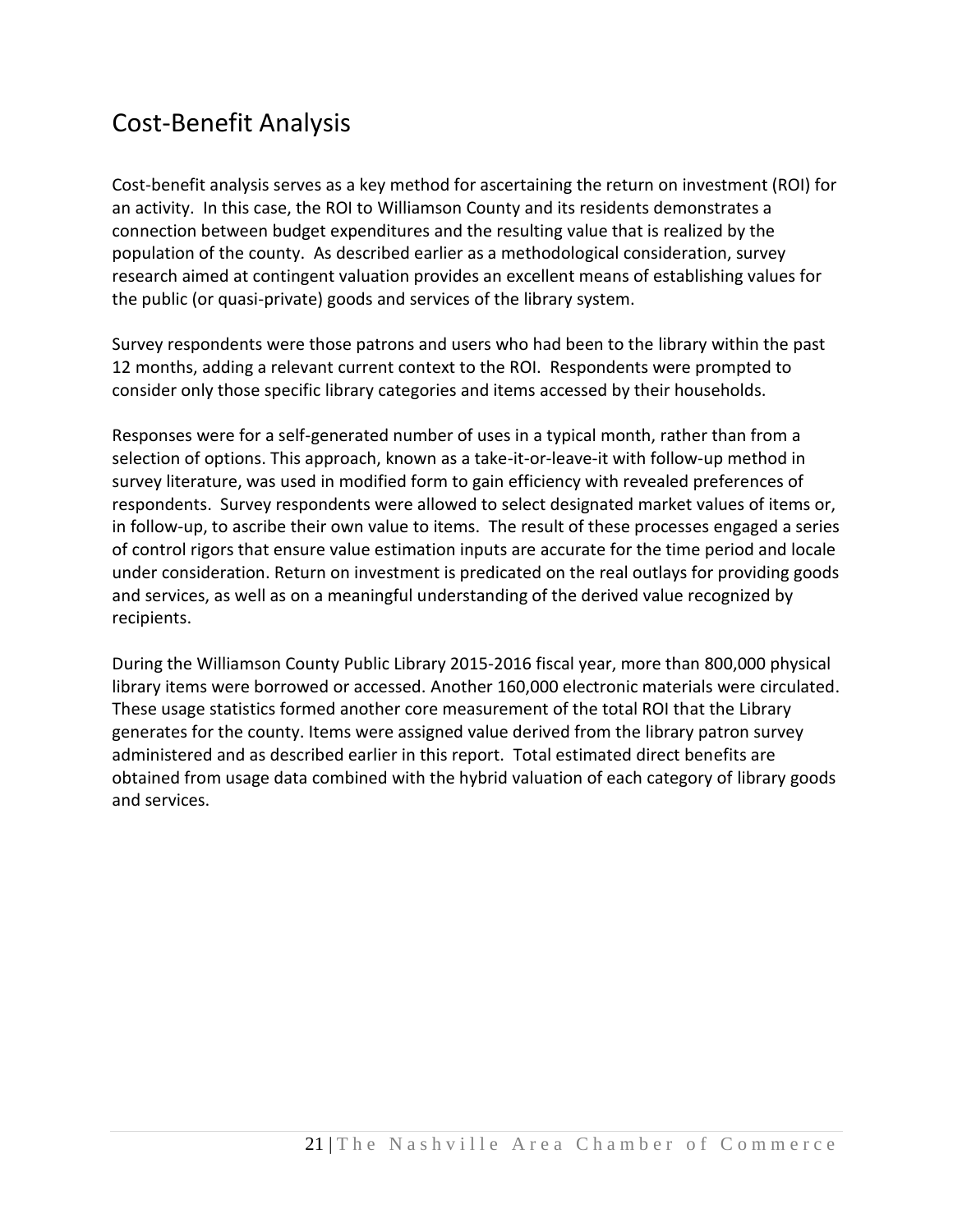The key findings on cost-benefit analysis reveal:

- Total direct benefit of the Williamson County Public Library system to the community is \$8.16 million
- The market value of Library services in Williamson County is \$38.59 per capita
- The ROI of Williamson County Public Library to the county is \$4.02 for every \$1.00 of expenditure for the Library system.

| Table 4. Cost Defient of Overall Williamson County Fabile Library to Oscro |             |  |  |
|----------------------------------------------------------------------------|-------------|--|--|
| Total estimated direct benefit                                             | \$8,168,007 |  |  |
| Williamson County Public Library FY 15-16 budget expenditure               | \$2,030,082 |  |  |
| Williamson County Public Library service area population                   | 211,672     |  |  |
| Market value or services per capita                                        | \$38.59     |  |  |
| Williamson County Public Library Expenditure per capita                    | \$9.59      |  |  |
| Direct benefits per \$1 spent                                              | \$4.02      |  |  |

Table 4. Cost-Benefit of Overall Williamson County Public Library to Users

A variety of approaches was used in soliciting input from library patrons and users, which allowed for several ways of understanding how those individuals perceive value both personally and to their households. A particularly important measure of this value involves identification of an annualized value of household savings that accrue from ability to access library resources and programs. Williamson County Public Library demonstrates the ways a contemporary library serves in a host of service fields for learning and activity, so it is clear that real value is discernable for these. From those values established by users themselves through the survey process, combined with detailed data on user activity maintained by the library system, it is possible to determine a value of potential average monetary savings that accrues to area households. Relying on a series of inputs relating to user profiles weighted by type, volume and monetized volume of activity, a composite household economic advantage associated with the library emerges.

| Total Average Annual Savings to Typical Patron Household |  | 2,574.16 |
|----------------------------------------------------------|--|----------|
|----------------------------------------------------------|--|----------|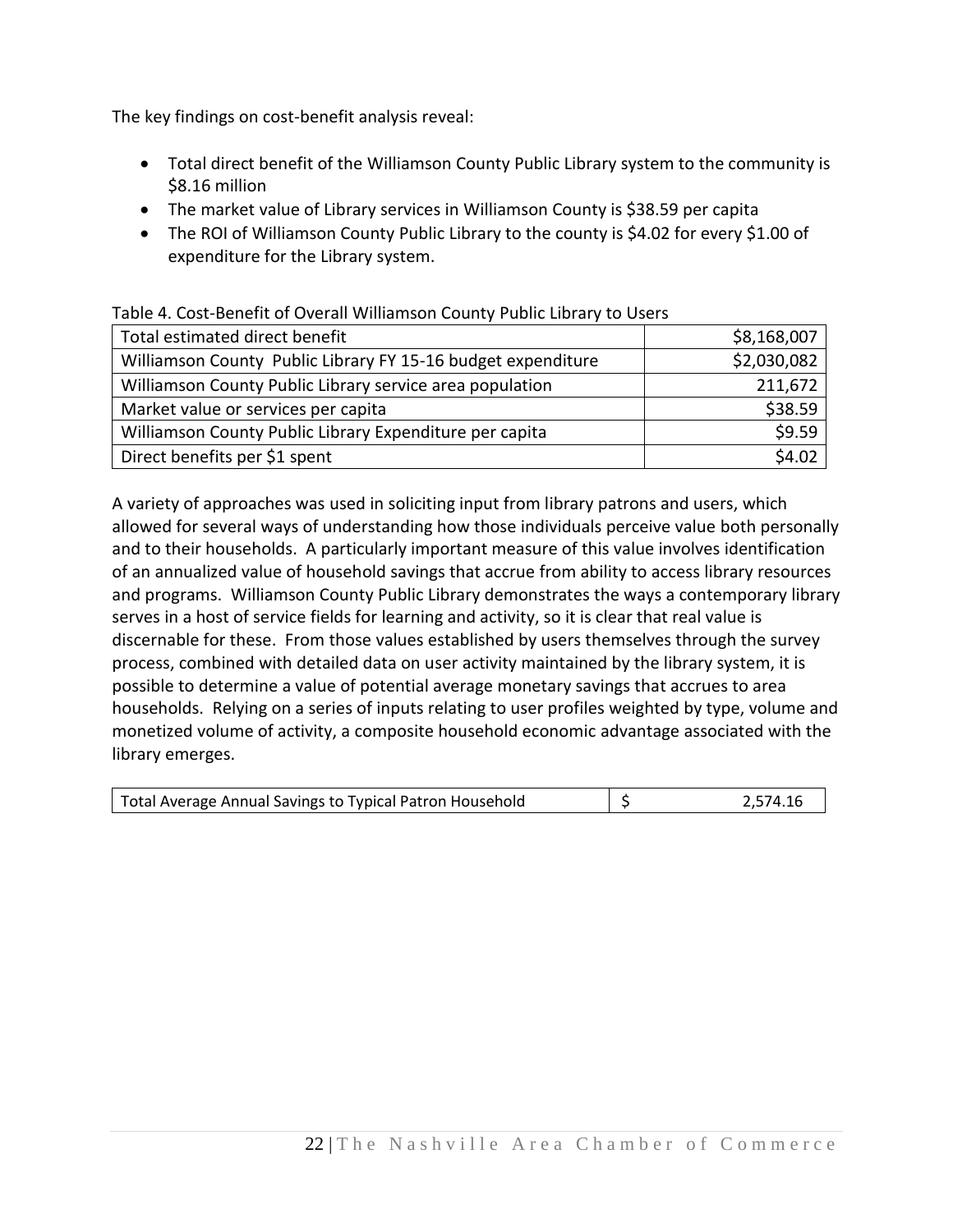In short, the patron household using the services and holdings of Williamson County Public Library on average realizes annual savings of some \$2,574. As an example, the patron household achieves savings of over \$800 annually through access of print books and selected other printed materials and over \$250 in savings of purchase of audio-visual materials, such as CDs and DVDs.

|                                                                    | Average Monthly Usage by | Average Annual Usage by |
|--------------------------------------------------------------------|--------------------------|-------------------------|
| Item                                                               | Patrons                  | Patrons                 |
| Books, print                                                       | 5.2                      | 62.4                    |
| Children's books, print                                            | 4.6                      | 55.2                    |
| CDs, DVDs, or other multimedia, print                              | 1.9                      | 22.8                    |
| Books, Digital/ Streaming                                          | 1.8                      | 21.6                    |
| Computer and Internet access                                       | 0.9                      | 10.8                    |
| Assistance with other research (not<br>school or business related) | 0.3                      | 3.6                     |
| Reference materials, print                                         | 0.3                      | 3.6                     |
| Magazines, print                                                   | 0.2                      | 2.4                     |
| CDs, DVDs, or other multimedia,<br>Digital/ Streaming              | 0.2                      | 2.4                     |

Table 7. Average Usage of Major Library Materials by Type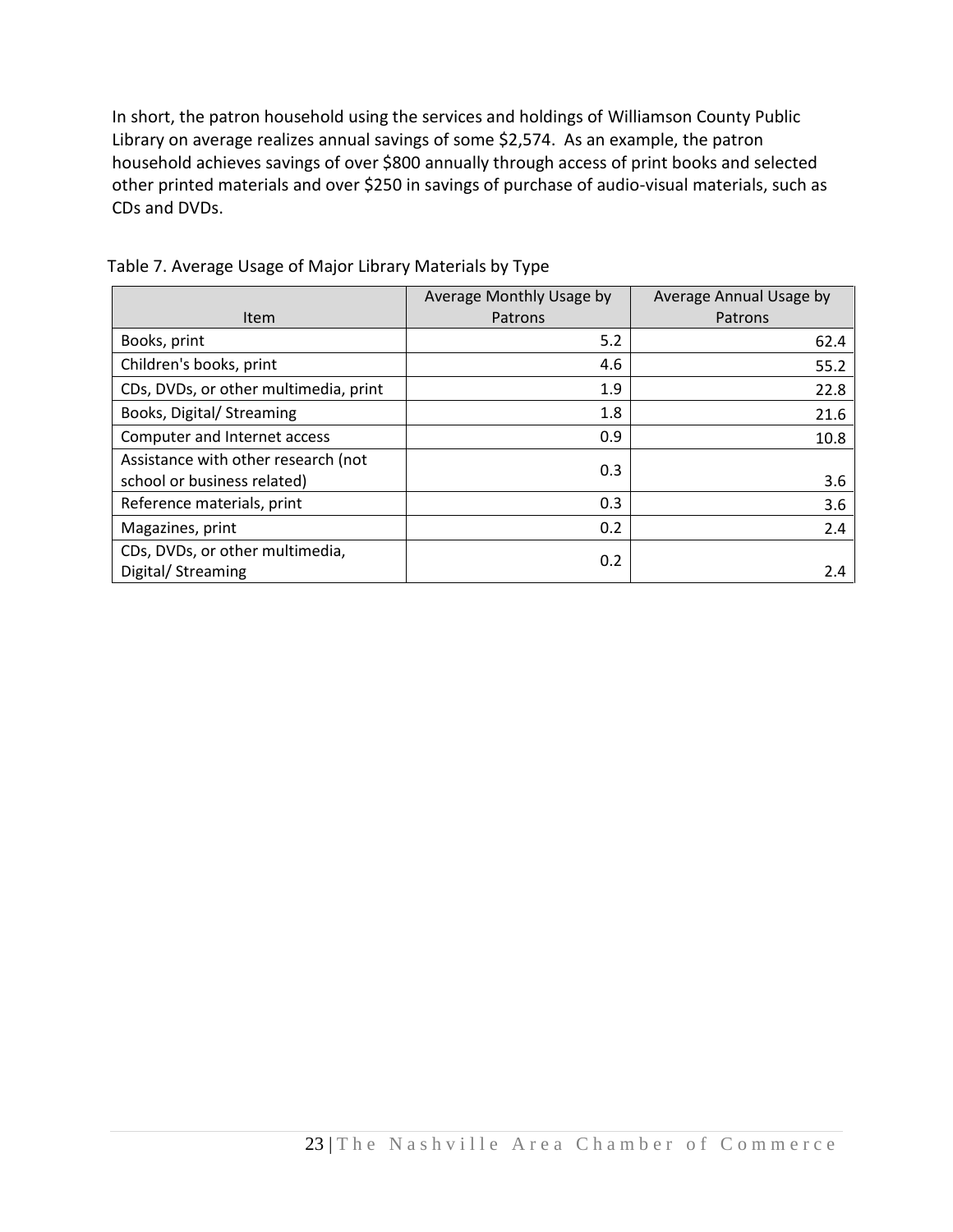### **Conclusions**

Emerging from popular demand and established through volunteer and charitable organizations, Williamson Public Library has been a key, singular type of anchor for Williamson County and Middle Tennessee. Quality of place and quality of life matter to residents of a community, and Williamson County residents have, time and again, expressed support and affirmation for the role of their Library in providing an array of facilities, staff, resources and programs. As the 21st Century progresses, Williamson County Public Library continues to expand the ways it fulfills its mission of outstanding service to the county's residents. Williamson County's environment offers opportunities for residents and businesses alike. A constant focus on continuous enhancement of learning and experiences in all fields are not merely pleasant amenities for this institution; rather, this dedication to enriching of the lives of citizens, workers, leaders and learners is an imperative the community has strongly embraced. The pivotal role of Williamson County Public Library is unrivalled across the breadth and depth of the community, its needs and its interests.

But the importance of the Library's role is not only anecdotal and narrative in quality. This opportunity to consider the economic value of a library system is equally critical to assessing the realized gains that the county and its residents achieve from investments that allow the Library to serve at the high level it does. Return on investment provides one incontrovertible set of metrics that gives meaning to the ways in which libraries serve educational and enrichment roles, which have deep and long-lasting effects on people's lives.

Key points drawing from the study of Williamson County Public Library highlight the ways it delivers important and far-reaching returns to the county:

- Williamson County Public Library makes a sizeable contribution to the county's economic well-being, with **market value of services nearing \$38.59 per capita and** with **direct benefit to the community totaling more than \$8 million**.
- With a wide range of programs, services and facilities, Williamson County Public Library's **return on investment to the county is \$4.02 for every \$1.00 of expenditure** for the Library system.
- Patrons and users of the Library express **enthusiastic support for the quality and diversity of programs, including overall rating of 9.2 excellence on 10-point scale for library services,** with additional high ratings for staff helpfulness and materials and equipment meeting user needs.
- The community sees the library as a useful institution in the community, rating it an average **9.3** on net promoter score. The total score is **78.3**.
- Library users demonstrate **high confidence in the Library's fulfillment of its mission,**  with a range of 8.4 to 8.8 excellence in inspiring reading, advancing learning and connecting the community.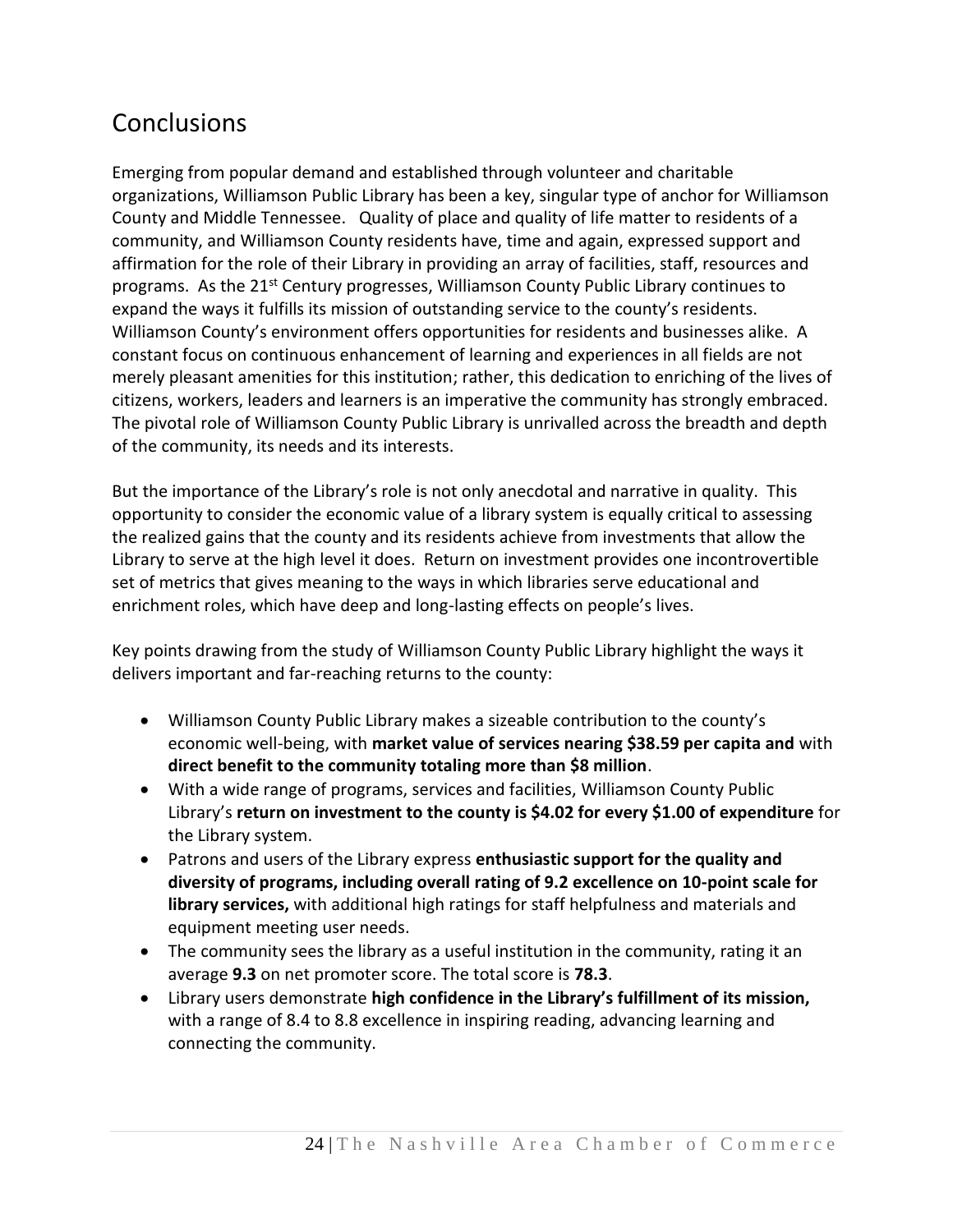The Library leads the way across the community in offering learning and experiential **opportunities for students, jobseekers, entrepreneurs, artisans and performers** to advance and diversify their livelihood and craft in viable economic ways.

In short, the Williamson County Public Library puts to effective and innovative use its investments and resources, making a real difference in people's lives. Dollars spent to ensure the county's Library system takes a leadership role in education, culture, entertainment and civic activities pay dividends that are measurable and significant. The Williamson County Public Library system exemplifies through its work the meaning of a true community center, for it serves as a community center through its facilities, programs, and outreach in countless ways. This study comprises comprehensive research, which showcases in both qualitative and quantitative terms the value realized by this vital institution and its work.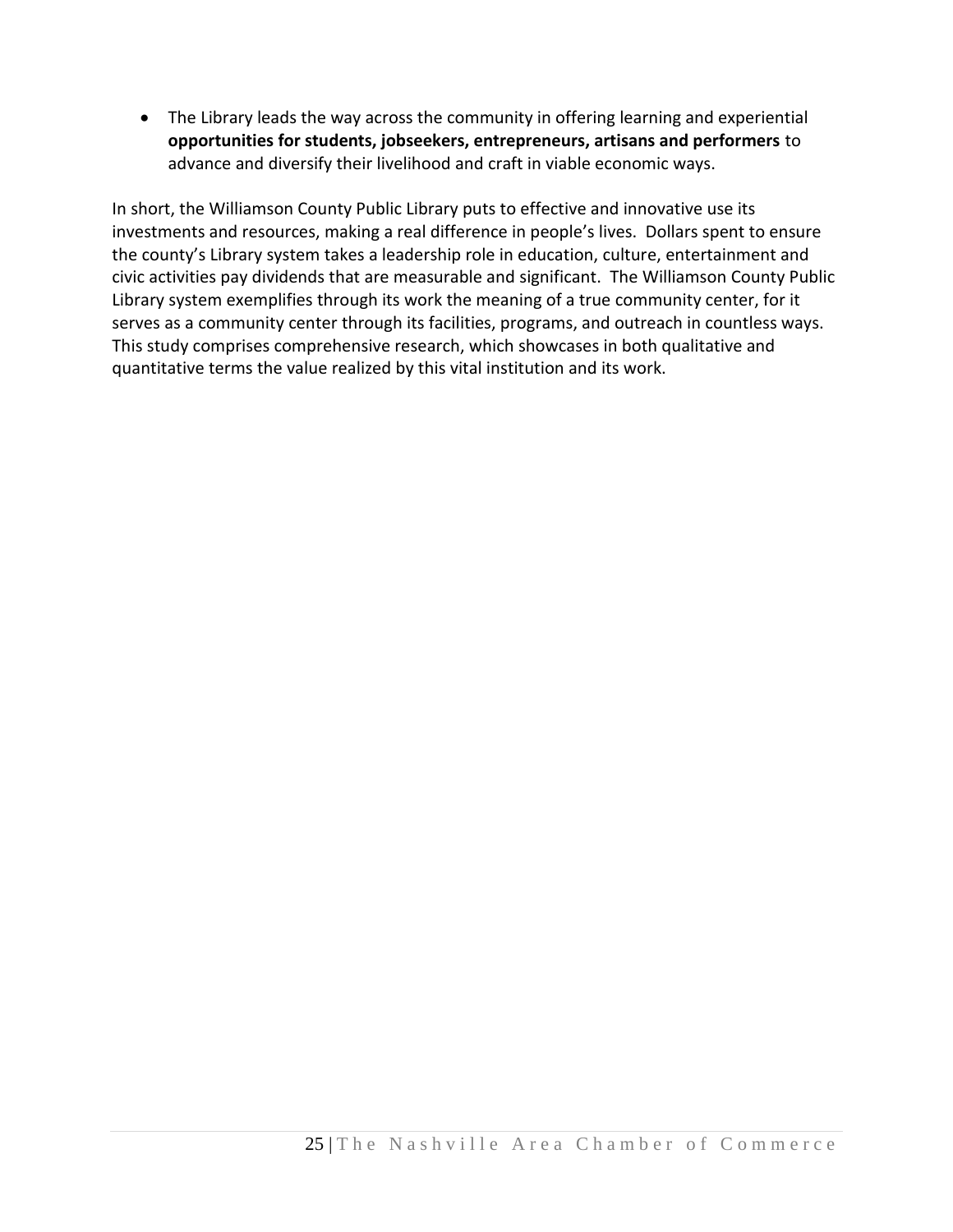### Bibliography

Akerlof, G.A. (1983) Loyalty Filters. *American Economic Review*. 73:54-63.

American Library Association. (2013). *State of America's Libraries Report 2012*. Retrieved from http://www.ala.org/news/mediapresscenter/americaslibraries/soal2012

Anderson, K.E. and Cvetkovic, V.B, Eds. (2015). *Reinventing Reference: How Libraries Deliver Value in the Age of Google.* Chicago: American Library Association

Barron, Daniel D., Robert V. Williams, Stephen Bajjaly, Jennifer Arns, and Steven Wilson. *The Economic Impact of Public Libraries on South Carolina,* a study prepared for the University of South Carolina, January 2005.

Berk and Associates. (2007). *Providing for Knowledge, Growth, and Prosperity: A Benefit Study of the San Francisco Public Library,* a study prepared for the Friends of the San Francisco Public Library.

Bowker Annual of Library and Book Trade Information 54th Ed. (2009) New York: Council of National Library Associations.

Brookshire, D.S. and Eubanks, L.S. (1978). Contingent Valuation and Revealing Actual Demand for Public Environmental Commodities, manuscript, University of Wyoming.

Carnegie Mellon University Center for Economic Development. *Carnegie Library of Pittsburgh Community Impact and Benefits,* a study prepared for Carnegie Mellon University, April 2006.

Decker, S.D. (2009). *Economic Impact of Utah Libraries: Pilot Study*. Retrieved from http://library.utah.gov/about/publications.html

Elliot, Donald S., Glen E. Holt, Sterling W. Hayden, and Leslie Edmonds Holt. (2007) *Measuring Your Library's Value: How to Do a Cost-Benefit Analysis for Your Library*. Chicago: American Library Association.

Elliot, Glen E., Donald Elliot, and Amonia Moore. *Placing a Value on Public Library Services*. St. Louis Public Library. Web. August 2009. <http://www.slpl.lib.mo.us/libsrc/restoc.htm>.

Griffiths, Jose-Marie et al. *Taxpayer Return on Investment in Florida Public Libraries: Summary Report,* a study prepared for the State Library and Archives of Florida, September 2004. <http://dlis.dos.state.fl.us/bld/roi/2004-ROI.cfm>.

Hider, Philip. (2008)"Using the Contingent Valuation Method for Dollar Valuations of Library Services." *Library Quarterly* 78:437–458.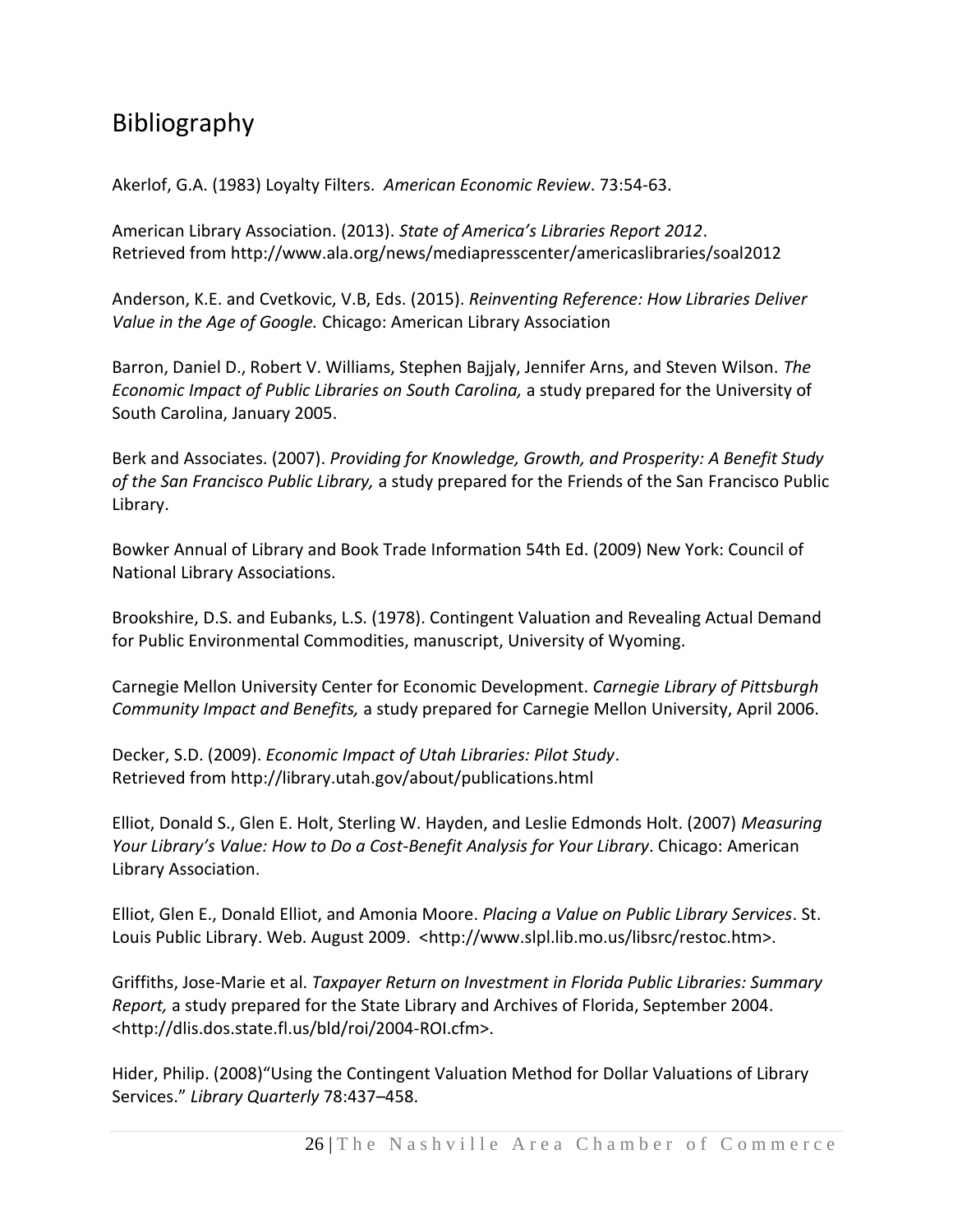Holt, G. E., Elliott, D., and Moore, A., (1999). *Placing a value of public library services.* Retrieved from http://www.slpl.lib.mo.us/libsrc/rescba.htm

Kamer, Pearl M. *Placing an Economic Value on the Services of Public Libraries in Suffolk County, New York,* a study prepared by the Long Island Association, June 2005. <http://scls.suffolk.lib.ny.us/pdf/librarystudy.pdf>.

Louviere, J.J., Hensher, D.A., and Swait, J.D. (2000). *Stated Choice Methods: Analysis and Application*. Cambridge: Cambridge University Press.

Mitchell, R.C. and Carson, R.T. (1989) Using Surveys to Value Public Goods: The Contingent Valuation Method. Washington: Resources for the Future.

Palfrey, J. (2015). *Biblio Tech: Why Libraries Matter More than Ever in the Age of Google*. New York: Basic Books.

Randall, A, Hoehn. J.P., and Brookshire, D.S. (1983). Contingent Valuation Surveys for Evaluating Environmental Assets. *Natural Resources Journal*. 23:635-348.

The University of North Carolina at Charlotte Urban Institute. (2010). *A Return on Investment Study of the Charlotte Mecklenburg Library 2010*. Retrieved from http://ui.uncc.edu/story/return-investment-study-charlotte-mecklenburg-library-2010

Salt Lake County Library Services. (2013). *A Return on Investment Study of Salt Lake County Library Services. R*etrieved from <*[http://www.slcolibrary.org/gl/glal/pdf/slclsroistudy2013.pdf>](http://www.slcolibrary.org/gl/glal/pdf/slclsroistudy2013.pdf)*

U.S. Census Bureau, 2015 American Community Survey 1-Year Estimates, Williamson County Age and Sex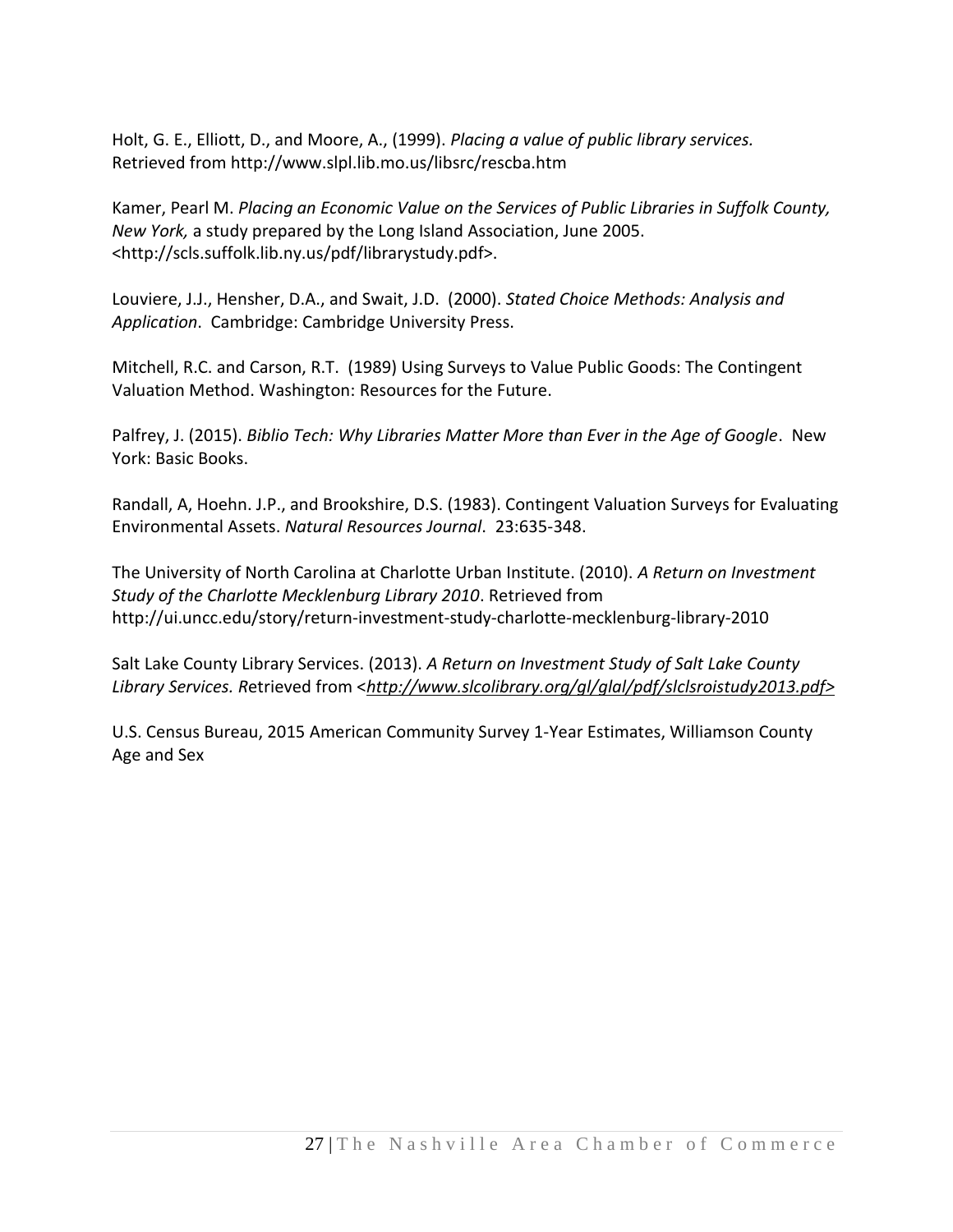#### SURVEY AND COMMUNITY DEMOGRAPHICS

Which libary locations do you visit most often?

Leiper's Fork 2.2% College Grove | 2.7% ■ 2.9% 5.5% 9.7% 83.5% 0% 20% 40% 60% 80% 100% Bethesda Fairview Nolensville Main Branch, Franklin

Does your household have an internet connection at home?



In the past 12 months, have you used any library service provided by the Williamson County Public Library?







How successful is the Williamson County Public Library based on the following indicators? Please rate on a scale of 1 to 10 where 1 is not successful at all and 10 is very successfully.



28 | The Nashville Area Chamber of Commerce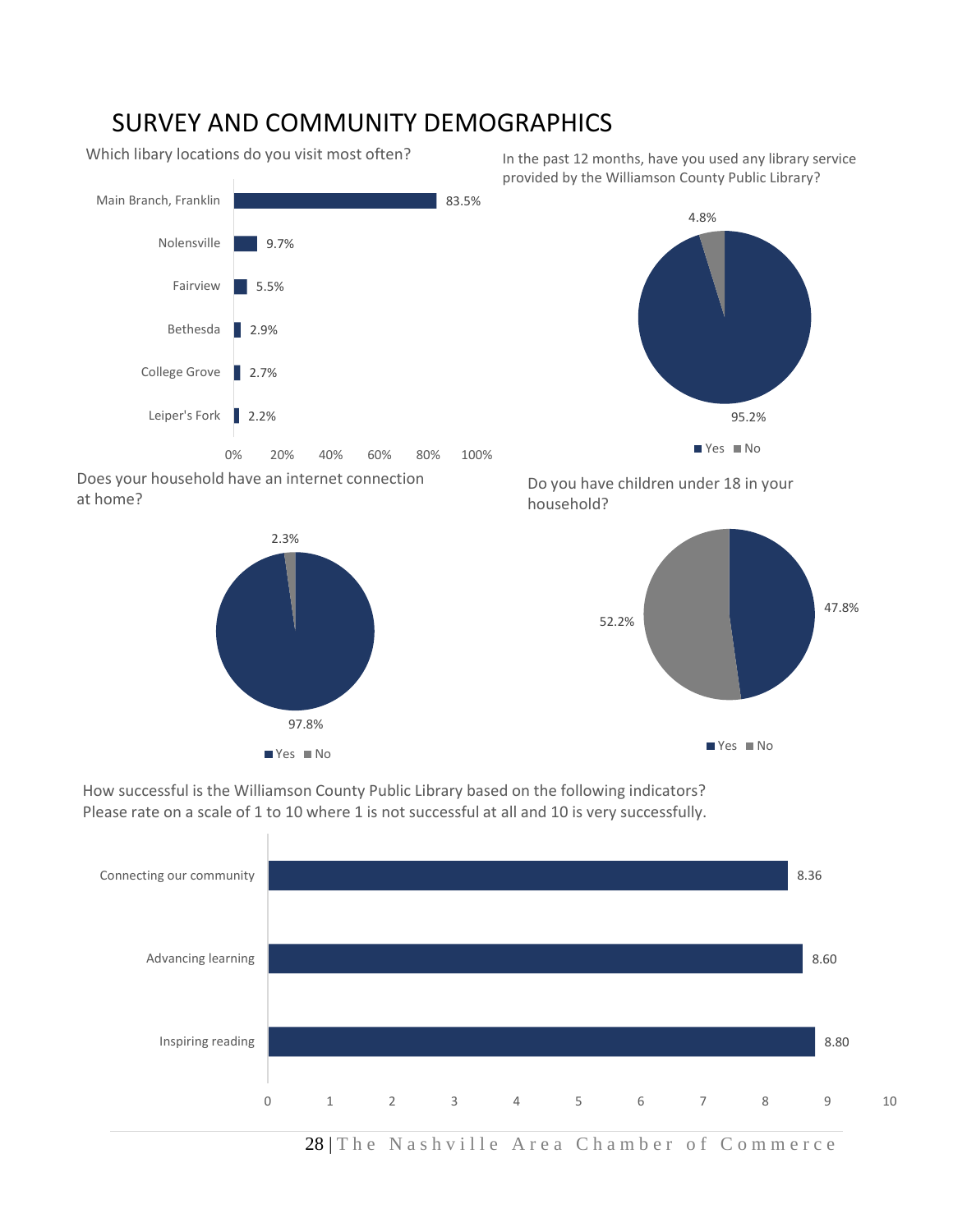

How likely are you to recommend the Williamson County Public Library to a friend or colleague?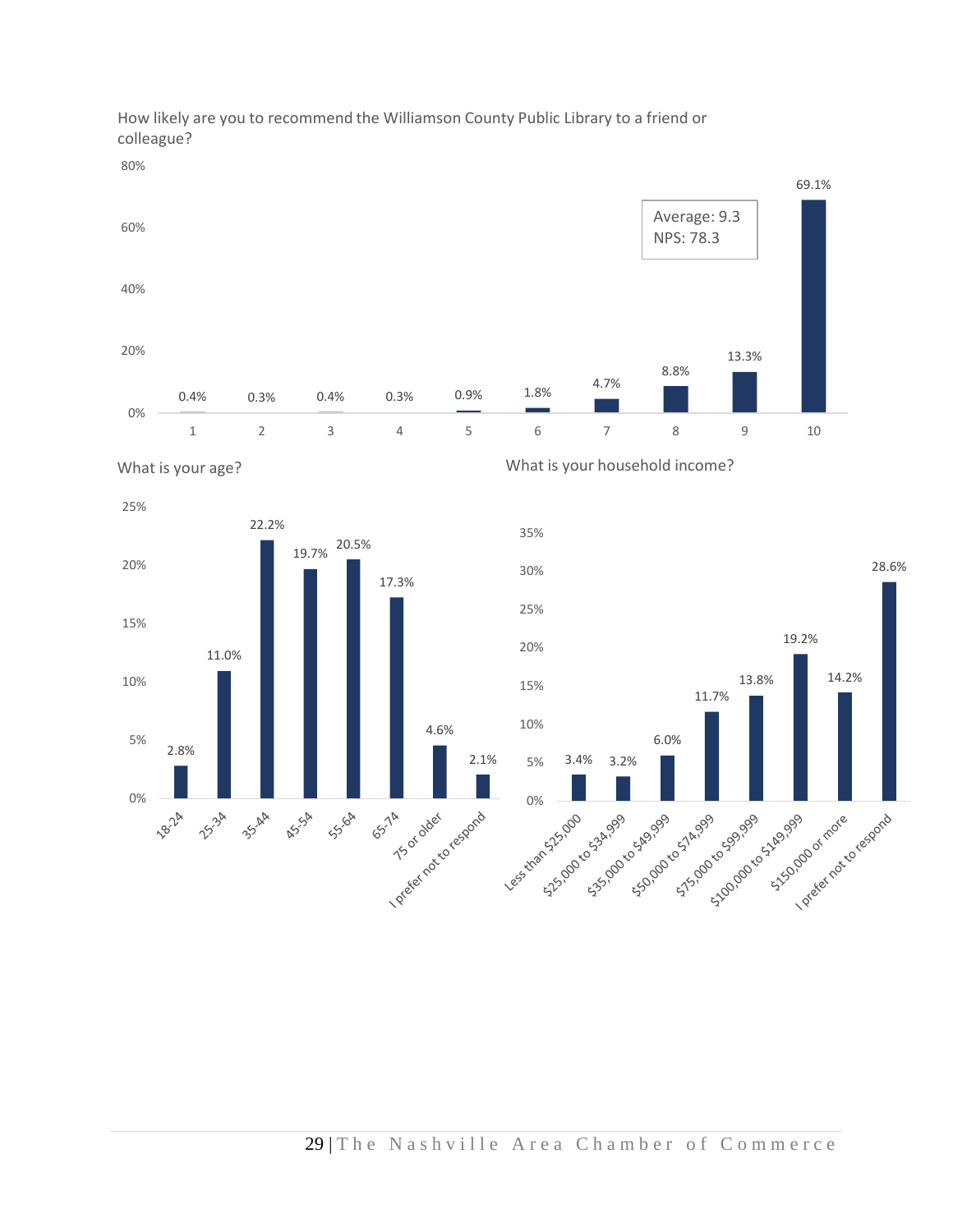



Which of the following best describes you?



#### 30 | The Nashville Area Chamber of Commerce

#### What level of education have you attained?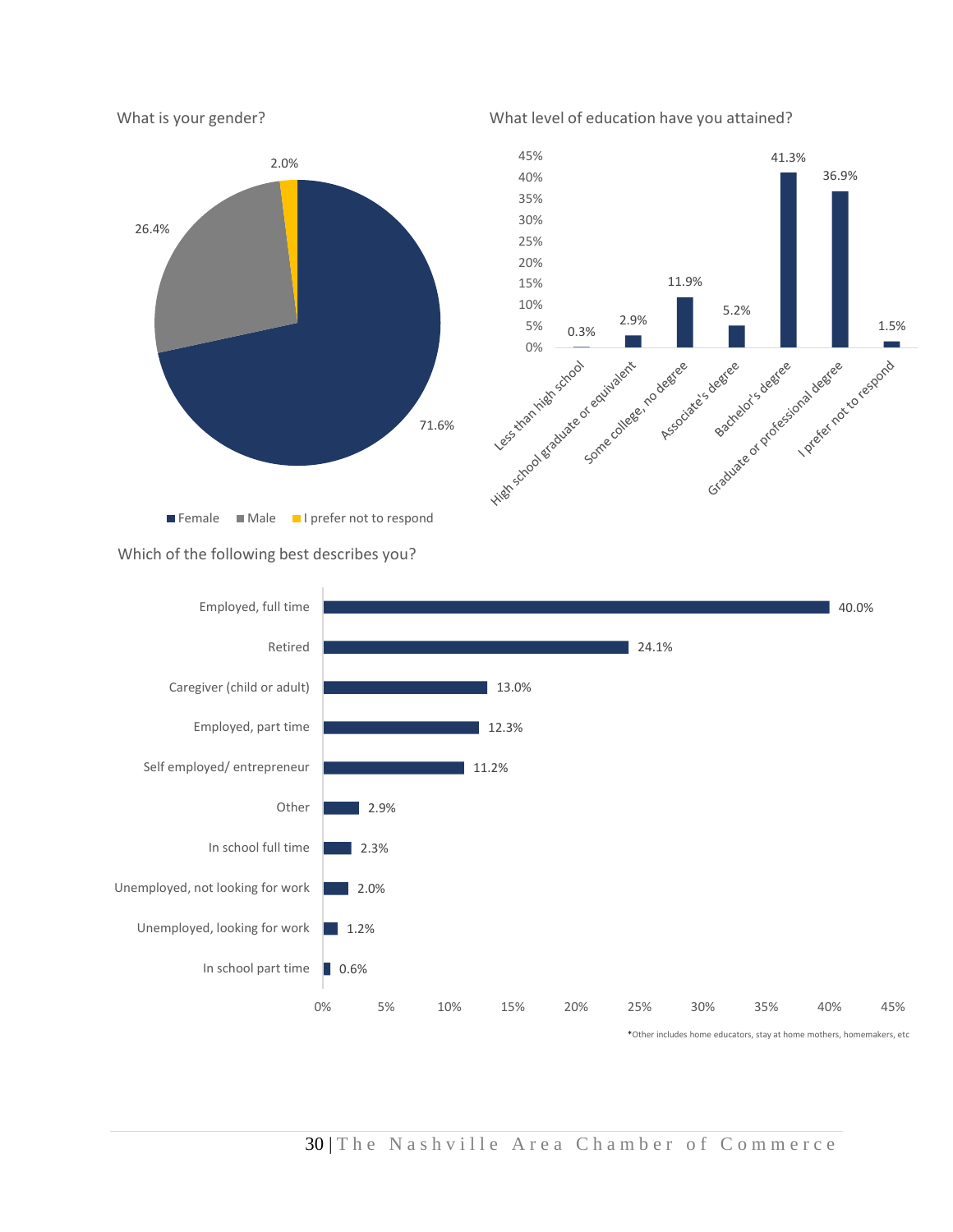#### What zip code do you currently live in?

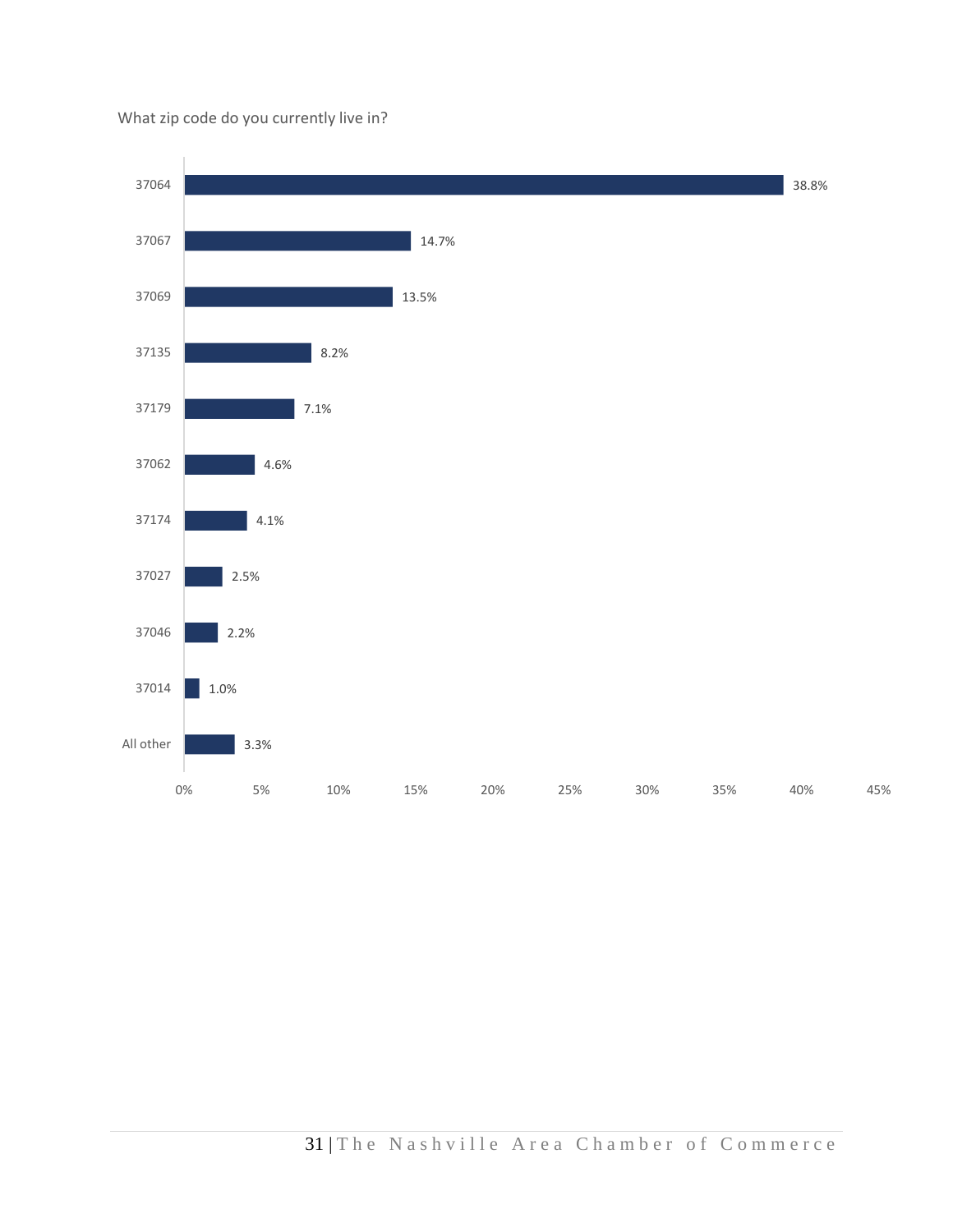### APPENDICIES

### Appendix A: Williamson County Public Library Total Library Usage Data for Cost-Benefit Analysis

| Library Statistics Information                                  | Usage totals and estimates FY 15-16 | Total Estimated Value (\$) |
|-----------------------------------------------------------------|-------------------------------------|----------------------------|
| Books, print                                                    | 178,804                             | \$<br>2,381,664            |
| Books, Digital/ Streaming                                       | 86,658                              | \$<br>682,862              |
| Newspapers, print                                               | 501                                 | \$<br>1,001                |
| Newspapers, Digital/ Streaming                                  | 2,246                               | \$<br>2,898                |
| Magazines, print                                                | 2,061                               | \$<br>10,882               |
| Magazines, Digital/ Streaming                                   | 1,733                               | \$<br>7,226                |
| CDs, DVDs, or other multimedia, print                           | 28,737                              | \$<br>327,027              |
| CDs, DVDs, or other multimedia, Digital/ Streaming              | 52,477                              | \$<br>506,928              |
| Reference materials, print                                      | 4,984                               | \$<br>146,125              |
| Reference materials, Digital/ Streaming                         | 16,086                              | \$<br>308,690              |
| Children's books, print                                         | 60,859                              | \$<br>517,913              |
| Children's books, Digital/ Streaming                            | 12,172                              | \$<br>34,812               |
| Academic or professional journals, print                        | 1,679                               | \$<br>82,410               |
| Academic or professional journals, Digital/ Streaming           | 839                                 | \$<br>32,685               |
| Assistance with other research (not school or business related) | 7,137                               | \$<br>80,505               |
| Tutoring, homework help, or other educational needs             | 5,064                               | \$<br>56,966               |
| Research assistance with business related research              | 3,000                               | \$<br>35,310               |
| Computer and Internet access                                    | 83,774                              | \$<br>1,455,149            |
| Use of language learning software                               | 1,459                               | \$<br>125,867              |
| Use of Microsoft office programs                                | 4,378                               | \$<br>233,609              |
| Playing computer games                                          | 23,272                              | \$<br>120,085              |
| Accessing research databases                                    | 4,000                               | \$<br>186,120              |
| Accessing business databases                                    | 9,000                               | \$<br>392,580              |
| Accessing genealogy databases                                   | 1,741                               | \$<br>34,176               |
| Accessing legal resources                                       | 3,000                               | \$<br>87,300               |
| Microsoft Office training                                       | 600                                 | \$<br>91,422               |
| Computer usage training                                         | 567                                 | \$<br>18,881               |
| Job search labs                                                 | 250                                 | \$<br>1,183                |
| Story times                                                     | 10,326                              | \$<br>63,195               |
| After school programs for youth                                 | 2,226                               | \$<br>46,323               |
| Puppet shows                                                    | 400                                 | \$<br>2,524                |
| Concerts                                                        | 1,000                               | \$<br>18,740               |
| Lectures                                                        | 1,000                               | \$<br>11,120               |
| Other events                                                    | 5,735                               | \$<br>63,827               |
| <b>Total estimated direct benefits</b>                          |                                     | \$<br>8,168,007            |
| Williamson County Public Library service area population        |                                     | \$<br>211,672              |

32 | The Nashville Area Chamber of Commerce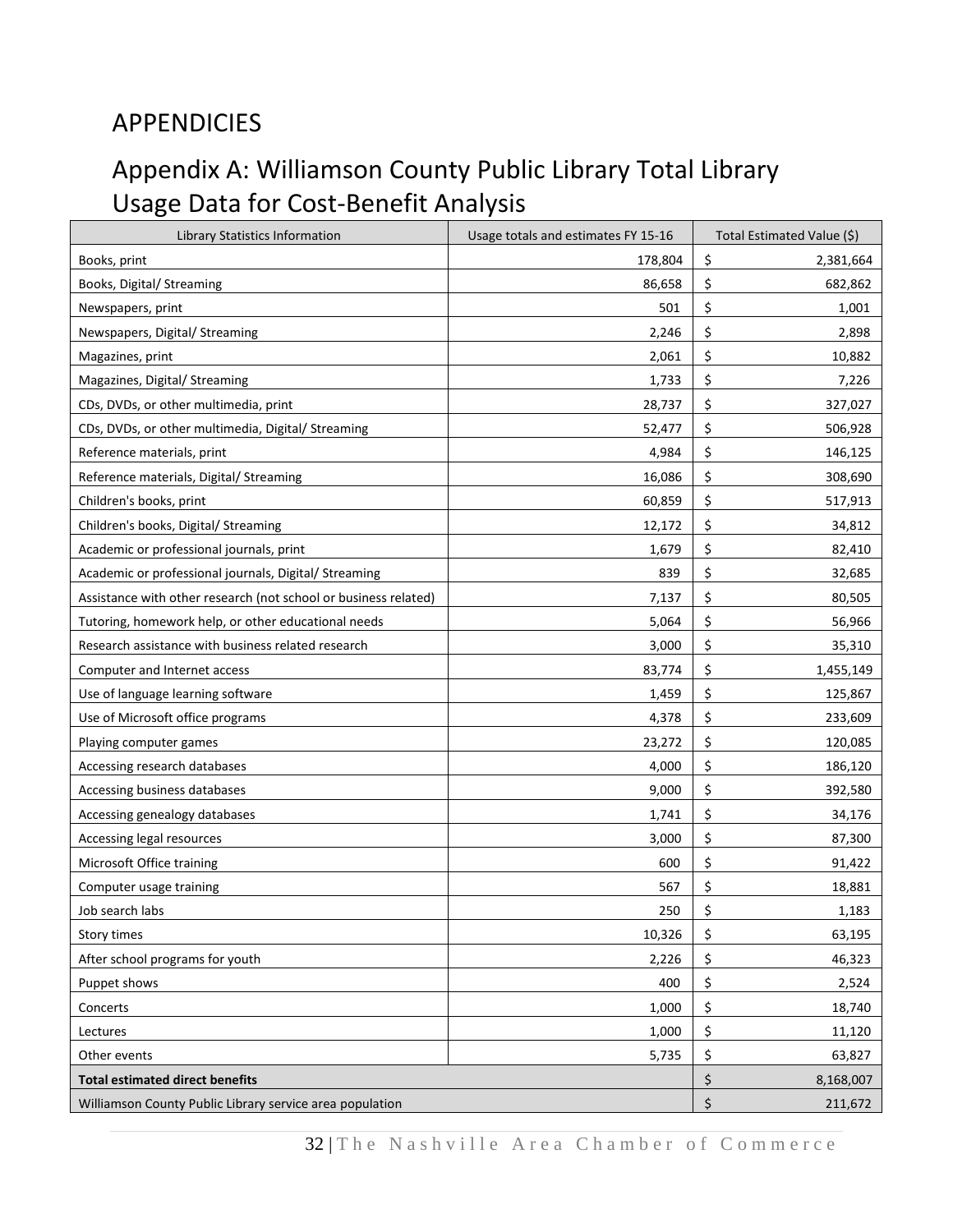| Market value or services per capita                          | 38.59     |
|--------------------------------------------------------------|-----------|
| Williamson County Public Library FY 15-16 Budget expenditure | 2,030,082 |
| Williamson County Public Library Expenditure per capita      | 9.59      |
| Direct benefits per \$1 spent                                | 4.02      |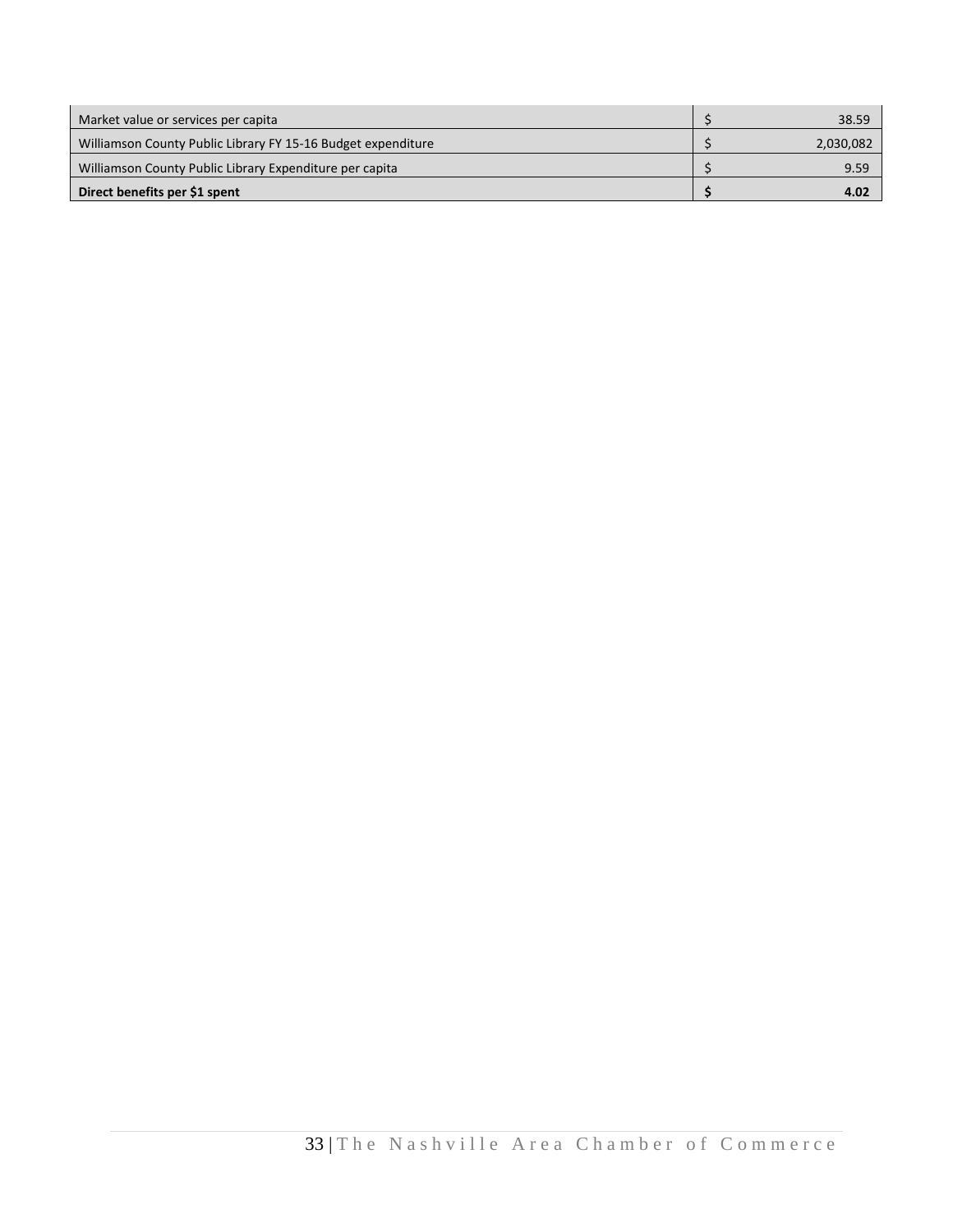### Appendix B: Williamson County Public Library Average Annual Household Savings to Library Patrons

|                                                                        | <b>Annual Household Savings</b> |          |
|------------------------------------------------------------------------|---------------------------------|----------|
| <b>Summary of Annual Savings</b>                                       | per item                        |          |
| Library materials-Books-print                                          | \$                              | 826.74   |
| Library materials-Books-Digital/ Streaming                             | \$                              | 169.41   |
| Library materials-Newspapers-print                                     | \$                              | 1.85     |
| Library materials-Newspapers-Digital/ Streaming                        | \$                              | 0.27     |
| Library materials-Magazines-print                                      | \$                              | 23.31    |
| Library materials-Magazines-Digital/ Streaming                         | \$                              | 7.88     |
| Library materials-CDs, DVDs, or other multimedia-print                 | \$                              | 254.94   |
| Library materials-CDs, DVDs, or other multimedia-Digital/ Streaming    | \$                              | 77.06    |
| Library materials-Reference materials-print                            | \$                              | 101.58   |
| Library materials-Reference materials-Digital/ Streaming               | \$                              | 10.98    |
| Library materials-Children's books-print                               | \$                              | 465.69   |
| Library materials-Children's books-Digital/ Streaming                  | \$                              | 5.34     |
| Library materials-Academic or professional journals-print              | \$                              | 158.52   |
| Library materials-Academic or professional journals-Digital/ Streaming | \$                              | 19.74    |
| Assistance with other research (not school of business related)        | \$                              | 36.73    |
| Tutoring, homework help, or other educational needs                    | \$                              | 13.68    |
| Research assistance with business related research                     | \$                              | 28.55    |
| Computer and Internet access                                           | \$                              | 37.49    |
| Use language learning software                                         | \$                              | 16.92    |
| Use Microsoft office programs                                          | \$                              | 30.53    |
| Playing games                                                          | \$                              | 9.20     |
| Accessing research databases                                           | \$                              | 46.40    |
| Accessing business databases                                           | \$                              | 17.11    |
| Accessing genealogy databases                                          | \$                              | 10.75    |
| <b>Accessing legal resources</b>                                       | \$                              | 6.19     |
| Microsoft Office training                                              | \$                              | 66.01    |
| ESL or other language classes                                          | \$                              | 6.13     |
| Computer usage training                                                | \$                              | 16.88    |
| Job search labs                                                        | \$                              | 8.79     |
| <b>Story times</b>                                                     | \$                              | 15.57    |
| After school programs for youth                                        | \$                              | 13.70    |
| Puppet shows                                                           | \$                              | 3.97     |
| Concerts                                                               | \$                              | 13.94    |
| Lectures                                                               | \$                              | 14.82    |
| Other events                                                           | \$                              | 25.92    |
| <b>Total Average Annual Savings</b>                                    | \$                              | 2,562.59 |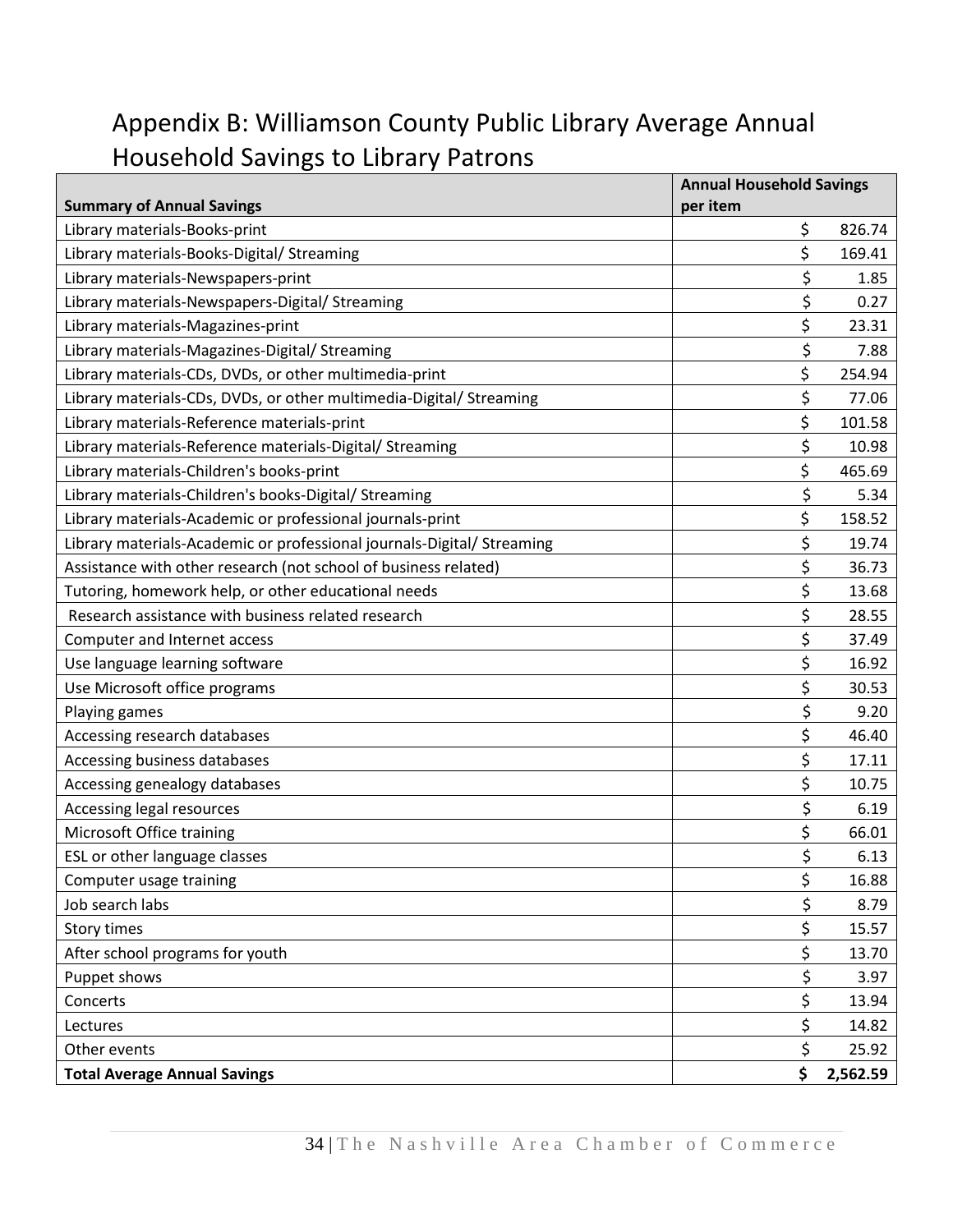### Appendix C: Average Monthly Household Usage of Items at Williamson County Public Library by Library Patrons

|                                                                 | <b>Average Monthly</b> | <b>Average Per</b>      |
|-----------------------------------------------------------------|------------------------|-------------------------|
|                                                                 | <b>Household Usage</b> | <b>Person Usage by</b>  |
| <b>Item</b>                                                     | by Library Patrons     | <b>County Residents</b> |
| Books - Physical                                                | 5.17                   | 0.84                    |
| Children's books - Physical                                     | 4.56                   | 0.29                    |
| CDs, DVDs, or other multimedia - Physical                       | 1.87                   | 0.14                    |
| <b>Books - Digital/ Streaming</b>                               | 1.79                   | 0.41                    |
| Computer and Internet access                                    | 0.91                   | 0.40                    |
| Magazines - Physical                                            | 0.37                   | 0.01                    |
| Reference materials - Physical                                  | 0.32                   | 0.02                    |
| Assistance with other research (not school or business related) | 0.27                   | 0.03                    |
| Accessing research databases                                    | 0.24                   | 0.02                    |
| CDs, DVDs, or other multimedia - Digital/ Streaming             | 0.23                   | 0.25                    |
| <b>Story times</b>                                              | 0.21                   | 0.05                    |
| Other events                                                    | 0.19                   | 0.03                    |
| Use Microsoft office programs                                   | 0.17                   | 0.02                    |
| Magazines - Digital/ Streaming                                  | 0.16                   | 0.01                    |
| Children's books - Digital/ Streaming                           | 0.16                   | 0.06                    |
| Playing games                                                   | 0.15                   | 0.11                    |
| Accessing genealogy databases                                   | 0.14                   | 0.01                    |
| Research assistance with business related research              | 0.12                   | 0.01                    |
| Lectures                                                        | 0.11                   | 0.00                    |
| Tutoring, homework help, or other educational needs             | 0.10                   | 0.02                    |
| Academic or professional journals - Physical                    | 0.10                   | 0.01                    |
| Accessing business databases                                    | 0.08                   | 0.04                    |
| Newspapers - Physical                                           | 0.08                   | 0.00                    |
| Concerts                                                        | 0.06                   | 0.00                    |
| After school programs for youth                                 | 0.06                   | 0.01                    |
| Puppet shows                                                    | 0.05                   | 0.00                    |
| Reference materials - Digital/ Streaming                        | 0.05                   | 0.08                    |
| Finding jobs, career help                                       | 0.04                   | 0.00                    |
| Academic or professional journals - Digital/ Streaming          | 0.04                   | 0.00                    |
| Use language learning software                                  | 0.04                   | 0.01                    |
| Microsoft Office training                                       | 0.04                   | 0.00                    |
| Accessing legal resources                                       | 0.03                   | 0.01                    |
| Computer usage training                                         | 0.02                   | 0.00                    |
| Newspapers - Digital/ Streaming                                 | 0.02                   | 0.01                    |
| ESL or other language classes                                   | 0.01                   |                         |

35 | The Nashville Area Chamber of Commerce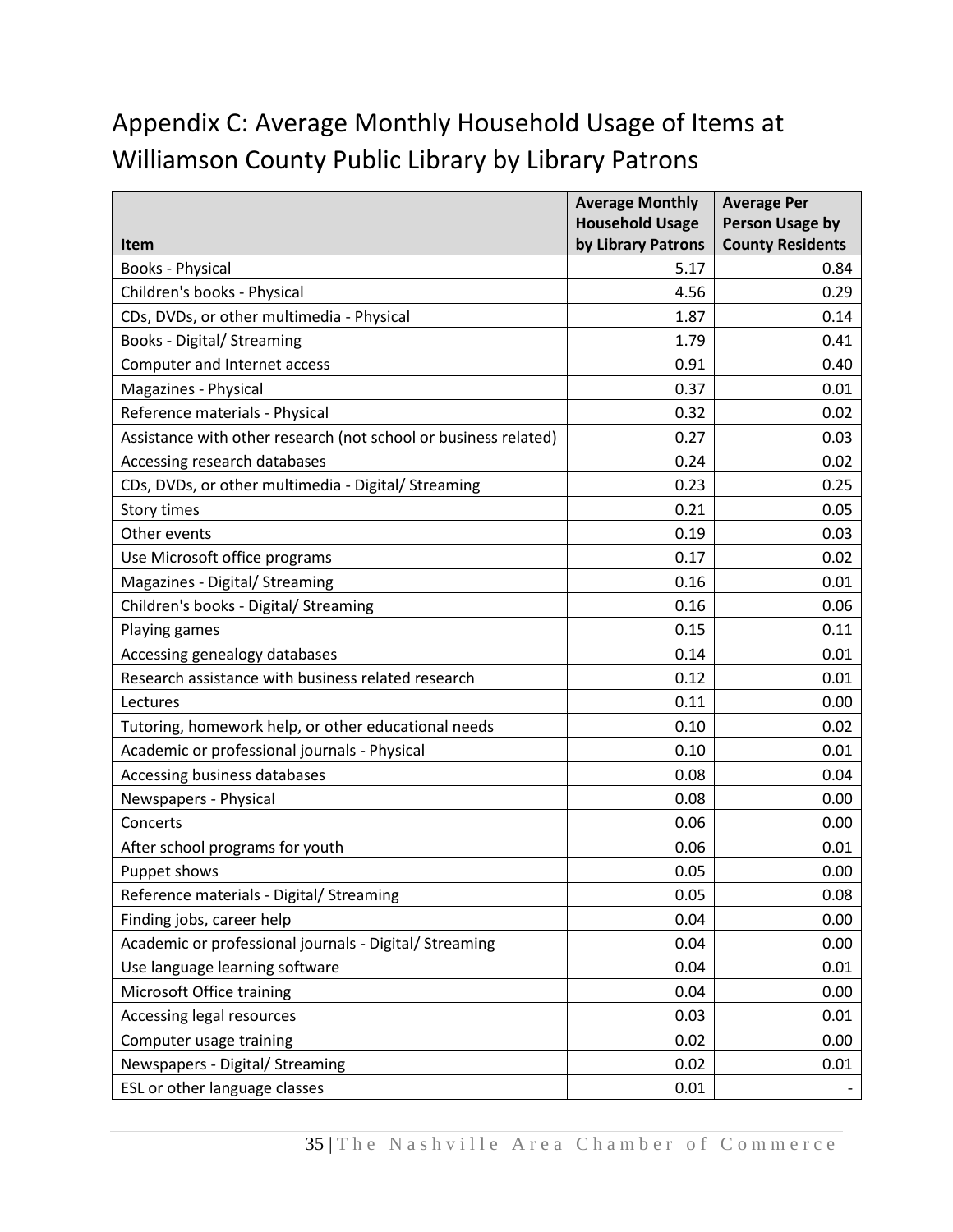### Appendix D: Market and Hybrid Valuation Sources and Notes

| <b>Library Service</b>                                   | <b>Market</b><br>Value | <b>Hybrid</b><br>Value | Unit     | <b>Market value source</b>                                                                                                                                | <b>Notes</b>                                                                                                                              |
|----------------------------------------------------------|------------------------|------------------------|----------|-----------------------------------------------------------------------------------------------------------------------------------------------------------|-------------------------------------------------------------------------------------------------------------------------------------------|
| Books, print                                             | \$14.00                | \$13.32                | per item | Estimates from:<br>http://www.amazon.com/<br>http://www.barnesandnoble.com/<br>http://www.parnassusbooks.net/<br>http://www.booksamillion.com/            |                                                                                                                                           |
| Books, Digital/<br>Streaming                             | \$8.00                 | \$7.88                 | per item | Estimates from:<br>http://www.amazon.com/<br>http://www.barnesandnoble.com/<br>http://www.parnassusbooks.net/<br>http://www.booksamillion.com/            |                                                                                                                                           |
| Newspapers, print                                        | \$2.00                 | \$2.00                 | per item | Print subscription to the Tennesean:<br>http://www.tennessean.com/                                                                                        | No change from market<br>value                                                                                                            |
| Newspapers, Digital/<br>Streaming                        | \$1.00                 | \$1.29                 | per item | Digital subscription to the Tennesean:<br>http://www.tennessean.com/                                                                                      |                                                                                                                                           |
| Magazines, print                                         | \$5.00                 | \$5.28                 | per item | Estimates from:<br>http://www.amazon.com/<br>http://www.barnesandnoble.com/<br>https://www.kroger.com/                                                    | Estimates based on<br>singular magazine<br>purchases and<br>subscriptions.                                                                |
| Magazines, Digital/<br>Streaming                         | \$4.00                 | \$4.17                 | per item | Estimates from:<br>http://www.amazon.com/<br>http://www.barnesandnoble.com/<br>https://www.kroger.com/                                                    | Estimates based on<br>singular magazine<br>purchases and<br>subscriptions.                                                                |
| CDs, DVDs, or other<br>multimedia, print                 | \$12.00                | \$11.38                | per item | Estimates from:<br>http://www.amazon.com/<br>http://www.bestbuy.com/<br>http://www.fye.com/                                                               | Includes music, movies,<br>and audiobooks                                                                                                 |
| CDs, DVDs, or other<br>multimedia, Digital/<br>Streaming | \$10.00                | \$9.66                 | per item | Estimates from:<br>http://www.amazon.com/<br>http://www.bestbuy.com/<br>http://www.fye.com/                                                               | Includes music, movies,<br>and audiobooks. Also<br>considers subscription and<br>streaming services as well<br>as singular song purchases |
| Reference materials.<br>print                            | \$30.00                | \$29.31                | per item | Estimates and price list from:<br>http://www.oxfordjournals.org/<br>http://www.jstor.org/<br>http://www.lexisnexis.com/<br>http://www.thomsonreuters.com/ |                                                                                                                                           |
| Reference materials,<br>Digital/ Streaming               | \$20.00                | \$19.19                | per item | Estimates and price list from:<br>http://www.oxfordjournals.org/<br>http://www.jstor.org/<br>http://www.lexisnexis.com/<br>http://www.thomsonreuters.com/ |                                                                                                                                           |
| Children's books, print                                  | \$9.00                 | \$8.51                 | per item | Estimates from:<br>http://www.amazon.com/<br>http://www.barnesandnoble.com/<br>http://www.parnassusbooks.net/<br>http://www.booksamillion.com/            |                                                                                                                                           |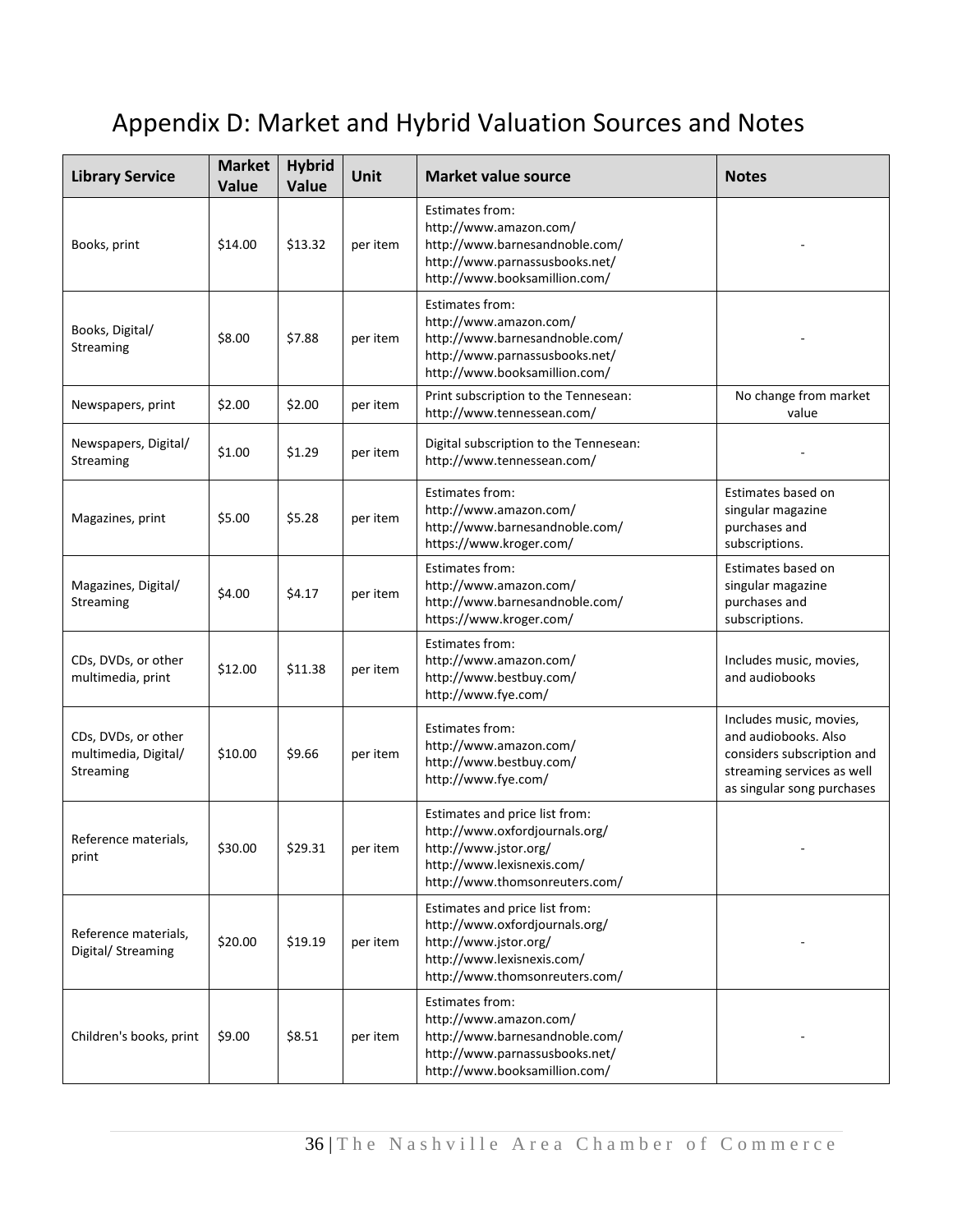| <b>Library Service</b>                                                | <b>Market</b><br>Value | <b>Hybrid</b><br>Value | Unit     | <b>Market value source</b>                                                                                                                     | <b>Notes</b>                                                                                                             |
|-----------------------------------------------------------------------|------------------------|------------------------|----------|------------------------------------------------------------------------------------------------------------------------------------------------|--------------------------------------------------------------------------------------------------------------------------|
| Children's books,<br>Digital/ Streaming                               | \$3.00                 | \$2.86                 | per item | Estimates from:<br>http://www.amazon.com/<br>http://www.barnesandnoble.com/<br>http://www.parnassusbooks.net/<br>http://www.booksamillion.com/ |                                                                                                                          |
| Academic or<br>professional journals,<br>print                        | \$50.00                | \$49.09                | per item | Estimates and price list from:<br>http://www.oxfordjournals.org/                                                                               | Cost heavily fluctuate<br>based on journal accessed.<br>Discounts are applied to<br>library users assuming bulk<br>use   |
| Academic or<br>professional journals,<br>Digital/ Streaming           | \$40.00                | \$38.94                | per item | Estimates and price list from:<br>http://www.oxfordjournals.org/<br>http://www.jstor.org/                                                      |                                                                                                                          |
| Assistance with other<br>research (not school<br>of business related) | \$10.00                | \$11.28                | flat     | <b>Estimated tutoring fees:</b><br>http://www.care.com/                                                                                        |                                                                                                                          |
| Tutoring, homework<br>help, or other<br>educational needs             | \$10.00                | \$11.25                | flat     | <b>Estimated tutoring fees:</b><br>http://www.care.com/                                                                                        |                                                                                                                          |
| Research assistance<br>with business related<br>research              | \$12.00                | \$11.77                | flat     | <b>Estimated tutoring fees:</b><br>http://www.care.com/                                                                                        | Premium price added due<br>to reports generated and<br>question complexity                                               |
| Computer and<br>Internet access                                       | \$18.00                | \$17.37                | flat     | Estimates from:<br>https://www.att.com/<br>http://www.xfinity.com/<br>http://www.centurylink.com/<br>https://www.charter.com                   |                                                                                                                          |
| Use of language<br>learning software                                  | \$90.00                | \$86.25                | flat     | <b>Estimates from:</b><br>www.rosettastone.com<br>Reference: http://www.pcmag.com/article2.asp                                                 | Considered new and used<br>software                                                                                      |
| Use of Microsoft<br>office programs                                   | \$60.00                | \$53.35                | flat     | Estimates from:<br>http://www.amazon.com/<br>http://www.microsoftstore.com/                                                                    | Considers new and used<br>and older Office products.<br>Discounted to account for<br>program's use by library<br>patrons |
| Playing computer<br>games                                             | \$4.00                 | \$5.16                 | flat     | Estimates from:<br>http://www.amazon.com/<br>http://store.steampowered.com/                                                                    | Considers free games<br>accessed via Internet, as<br>well as new and free digital<br>downloads                           |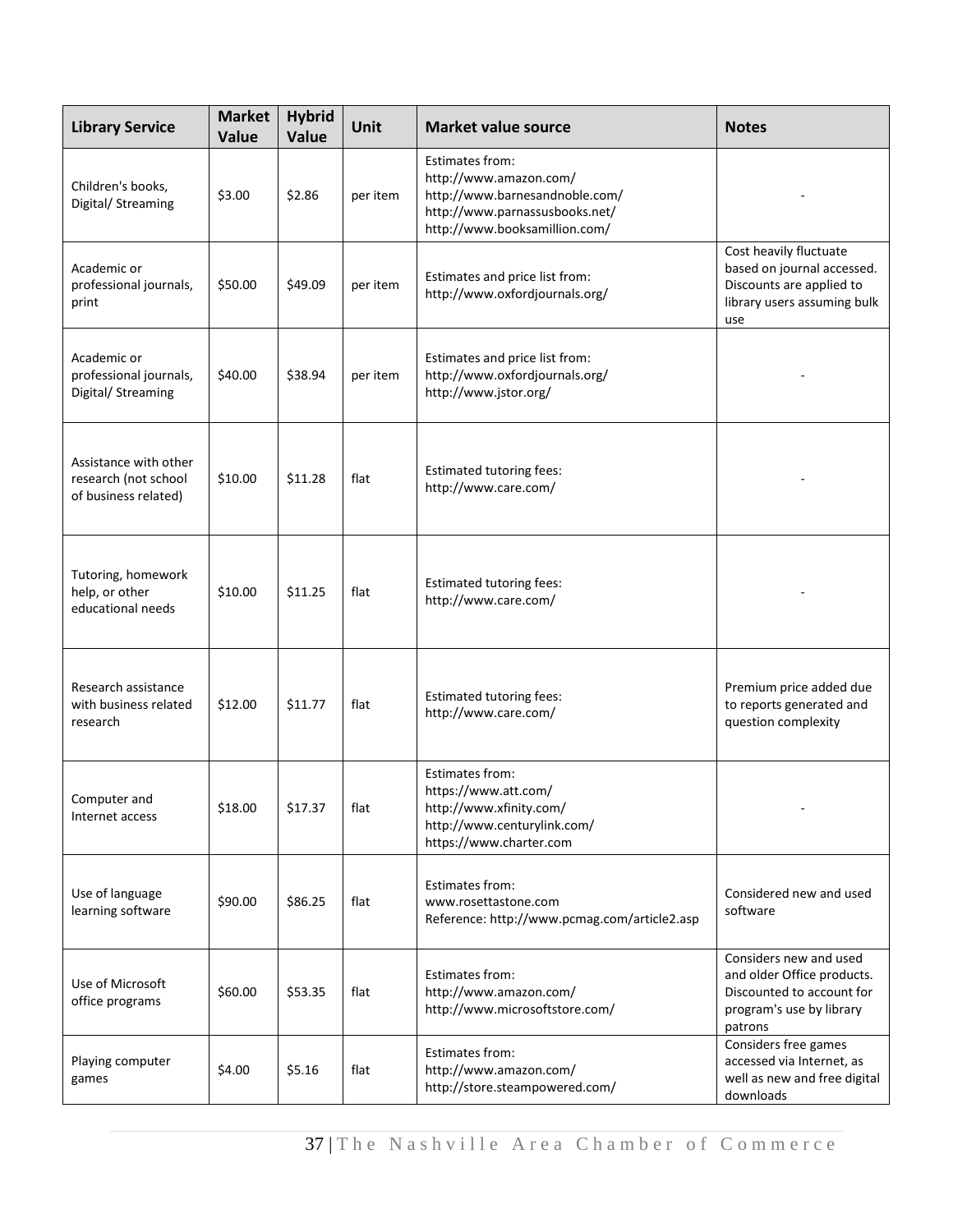| <b>Library Service</b>             | <b>Market</b><br>Value | <b>Hybrid</b><br>Value | Unit      | <b>Market value source</b>                                                                                                                                                                                | <b>Notes</b>                                                                                                               |
|------------------------------------|------------------------|------------------------|-----------|-----------------------------------------------------------------------------------------------------------------------------------------------------------------------------------------------------------|----------------------------------------------------------------------------------------------------------------------------|
| Accessing research<br>databases    | \$50.00                | \$46.53                | per visit | Estimates and price list from:<br>http://www.oxfordjournals.org/<br>http://www.jstor.org/<br>http://www.lexisnexis.com/<br>http://www.thomsonreuters.com/                                                 |                                                                                                                            |
| Accessing business<br>databases    | \$50.00                | \$43.62                | per visit | Estimates and price list from:<br>http://www.oxfordjournals.org/<br>http://www.jstor.org/<br>http://www.hoovers.com<br>http://www.referenceusa.com/                                                       |                                                                                                                            |
| Accessing genealogy<br>databases   | \$20.00                | \$19.63                | per visit | Cost of U.S. discovery monthly membership at<br>http://ancestry.com                                                                                                                                       |                                                                                                                            |
| Accessing legal<br>resources       | \$30.00                | \$29.10                | per visit | Estimates and price list from:<br>http://www.amazon.com<br>http://barnesandnoble.com<br>http://www.oxfordjournals.org/<br>http://www.jstor.org/<br>http://www.hoovers.com<br>http://www.referenceusa.com/ |                                                                                                                            |
| Microsoft Office<br>training       | \$160.00               | \$152.37               | per visit | Estimates from:<br>http://www.businesscomputerskills.com/<br>http://www.careerstep.com/microsoft-office-<br>training<br>http://www.newhorizons.com/                                                       | Estimates adjusted for one<br>class or program                                                                             |
| ESL or other language<br>classes   | \$50.00                | \$50.00                | per visit | Tennessee Foreign Language Institute -<br>http://tfli.org/                                                                                                                                                | Discounts applied when<br>adjusting for free English<br>resources available in the<br>region, no change in<br>market value |
| Computer usage<br>training         | \$35.00                | \$33.30                | per visit | Estimates from:<br>http://www.businesscomputerskills.com<br>http://www.careerstep.com/microsoft-office-<br>training<br>http://www.newhorizons.com/                                                        | Estimates adjusted for one<br>class or program                                                                             |
| Job search labs                    | \$5.00                 | \$4.73                 | per visit | Value based on computer usage and consultation                                                                                                                                                            |                                                                                                                            |
| Story times                        | \$5.00                 | \$6.12                 | per visit | Estimates based on value added of 30-45 minutes<br>of entertainment                                                                                                                                       |                                                                                                                            |
| After school programs<br>for youth | \$20.00                | \$20.81                | per visit | Estimated cost of space and services                                                                                                                                                                      |                                                                                                                            |
| Puppet shows                       | \$6.00                 | \$6.31                 | per visit | Estimated value added and ticket estimates for<br>troupes outside the region                                                                                                                              |                                                                                                                            |